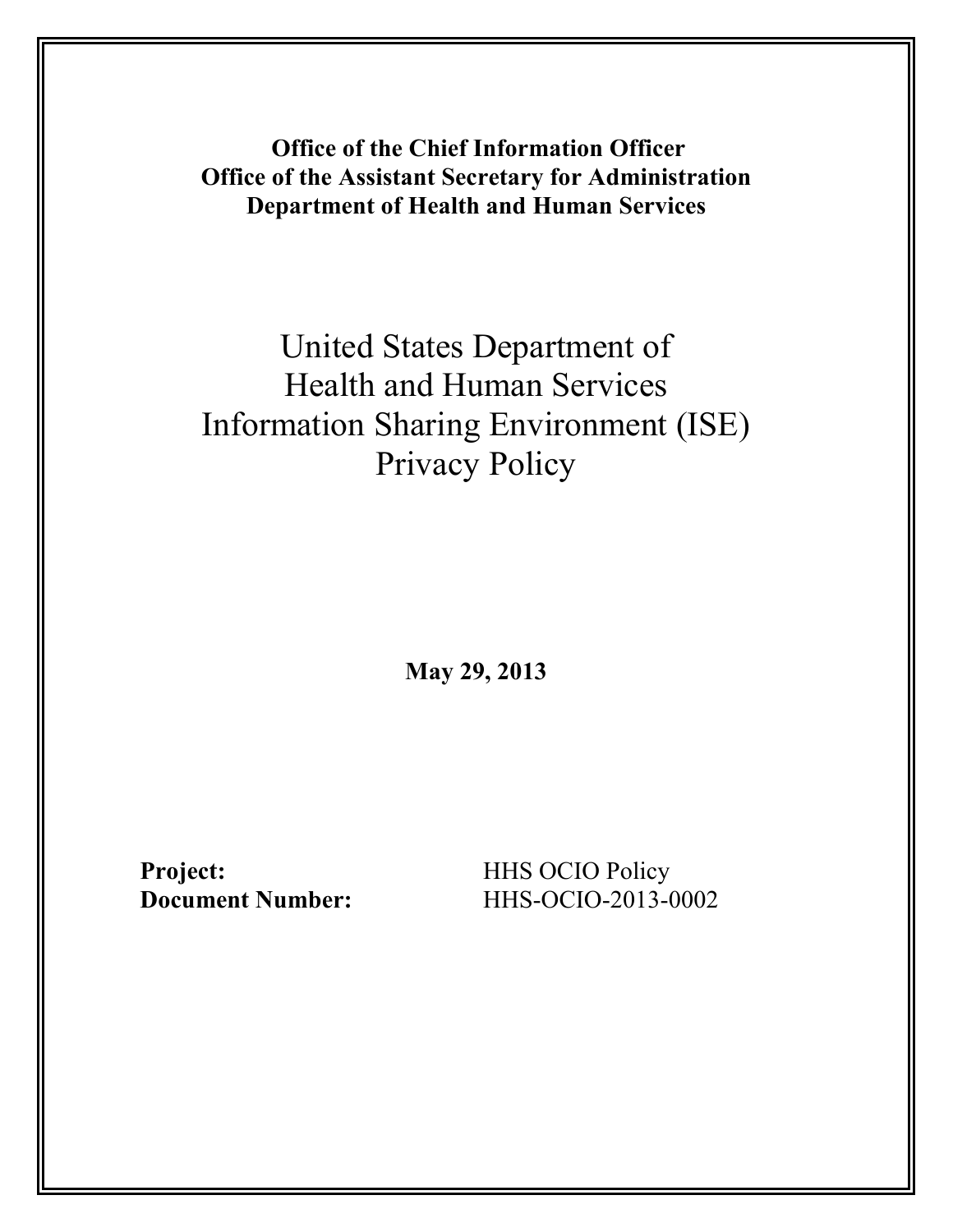### Contents

<span id="page-1-0"></span>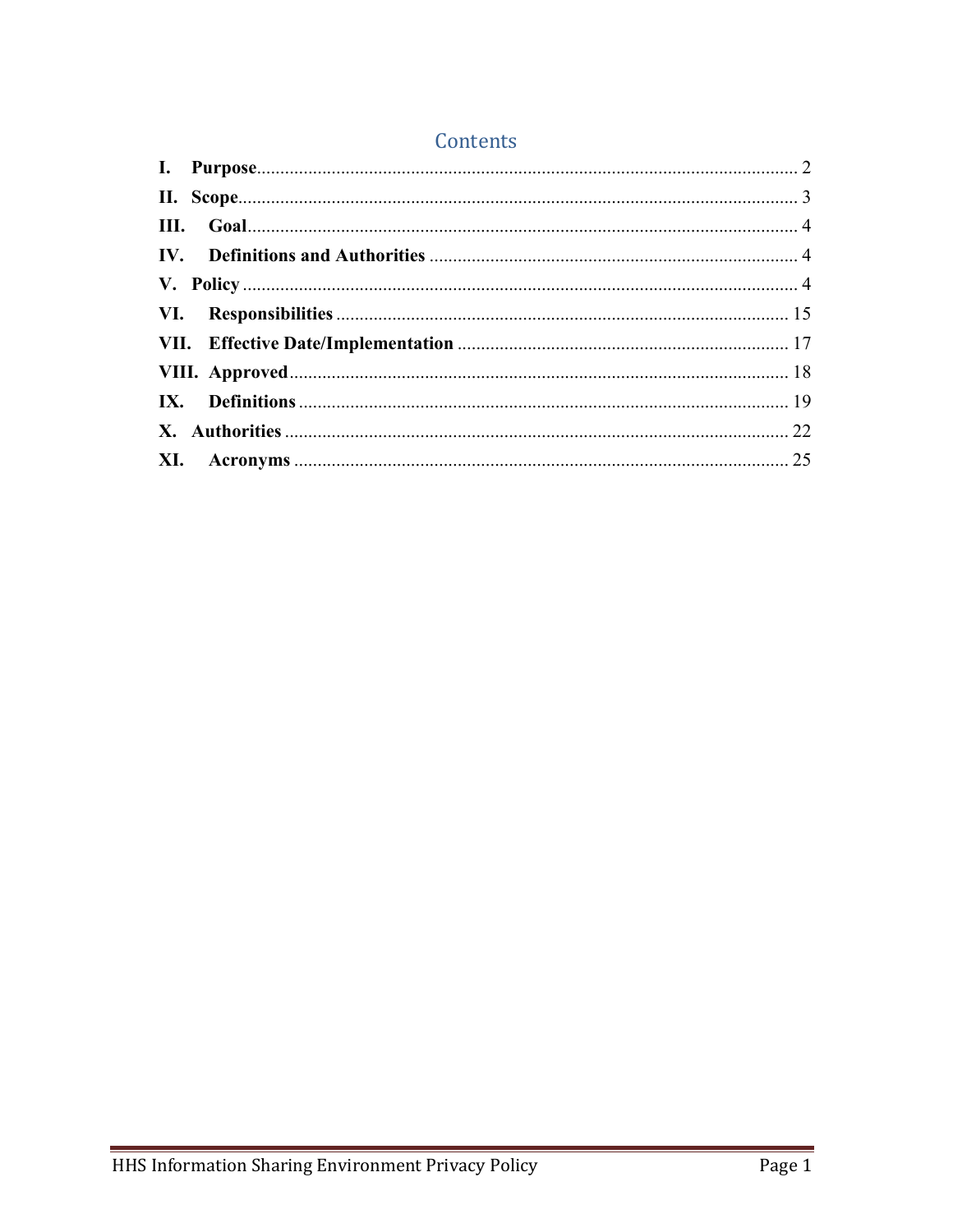## **I. Purpose**

The Intelligence Reform and Terrorism Prevention Act of 2004 (IRTPA) directed the President to establish "an approach that facilitates the sharing of terrorism information," which includes information about weapons of mass destruction, homeland security information, and law enforcement information (referred to collectively as "terrorismrelated information"), among and between federal, state, local, and tribal agencies and entities, the private sector, and our foreign partners in order to detect, prevent, disrupt, preempt, and mitigate the effects of terrorism on the United States.<sup>1</sup> This approach to information sharing is called the Information Sharing Environment (ISE). IRTPA also directed the President to develop and adopt policies and procedures governing the use of information in the ISE, including guidelines to "protect privacy and civil liberties in the development and use of the ISE."

The Information Sharing Environment (ISE) is designed to facilitate the sharing of weapons of mass destruction information, homeland security information, and law enforcement information (herein referred to collectively, "terrorism-related information." See definitions in Appendix A) among federal agencies participating in the ISE. Sharing is enabled via a combination of information sharing policies, procedures, and technologies. The ISE enables enhanced information sharing, information access, and collaboration to combat terrorism, and will do so while protecting information privacy and civil liberties.

The Program Manager for the ISE issued *Guidelines to Ensure that the Information Privacy and Other Legal Rights of Americans are Protected in the Development and Use of the Information Sharing Environment* that were approved by the President on December 4, 2006, and requires federal entities participating in the ISE to have a written privacy protection policy that implements the Guidelines. This document constitutes the Department of Health and Human Services' (HHS) compliance with that requirement.

This document comprises HHS policies and procedures that ensure the collection, use, sharing, storage, and security of information that is both terrorism-related information and "protected information (PI)" (See definitions in Appendix A) shared through the ISE and is consistent with the ISE Privacy Guidelines. Where possible, this document identifies existing HHS policies and procedures that meet the privacy requirements of the ISE. Where necessary, however, this document also creates policies specific to the activities and resources that HHS will devote to the ISE.

HHS will implement this policy to facilitate sharing and disclosure of PI and personally identifiable information (PII) in the ISE.

 $\overline{a}$ 

 $<sup>1</sup>$  Intelligence Reform and Terrorism Prevention Act of 2004 (IRTPA), as amended by the Implementing</sup> Recommendations of the 9/11 Commission Act of 2007, Pub. L. 108-458, 18 Stat. 3665, § 1016(a)(2) (Dec. 17, 2004).

<sup>&</sup>lt;sup>2</sup> IRTPA at § 1016(b)(1). See An Introduction to the ISE Privacy Guidelines (Dec. 4, 2006), available at http://www.ise.gov/docs/privacy/PrivacyGuidelines20061204.pdf. See also ISE Goals, available at http://www.ise.gov/pages/vision.html.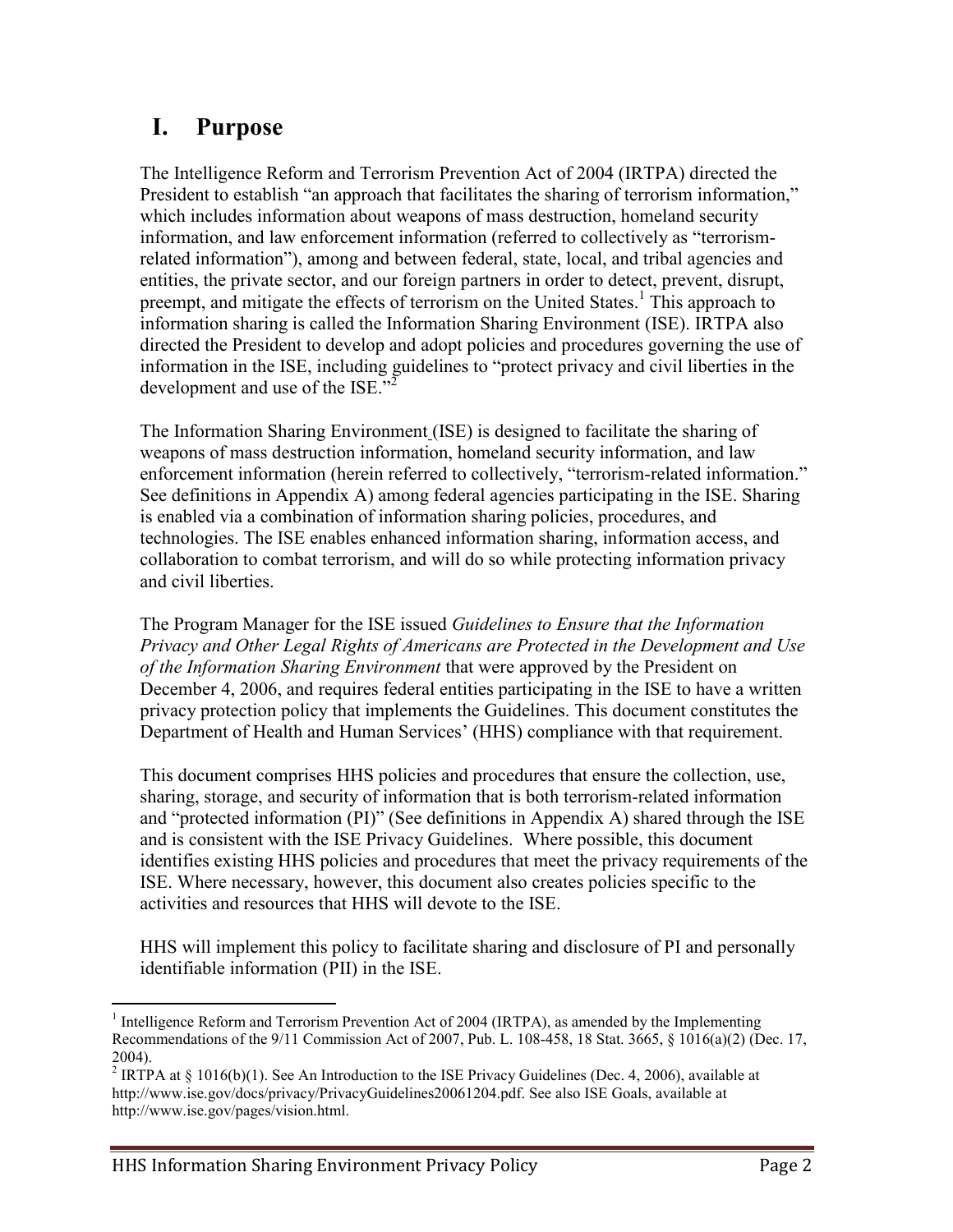## <span id="page-3-0"></span>**II. Scope**

This policy applies to all activities undertaken by the Department of Health and Human Services ("HHS" or "Department") related to the collection, use, storage, or disclosure of terrorism-related PI in the ISE. It also applies to HHS employees, vendors and contractors that access, use or disclose any PI and/or PII with participants in the ISE. HHS follows the Privacy Act's requirement with regard to systems of records containing protected information (PI). HHS also recognizes that some of its systems will contain information on US citizens, lawful resident aliens, and others who are not covered by the Privacy Act. In cases where these individuals request redress, HHS will voluntarily disclose this information if it can, and extend an opportunity for redress to all subjects of records whose PII is collected, stored, or disclosed from its information systems, including undocumented immigrants and foreign nationals who are not lawful permanent residents. HHS reconfirms, however, that persons other than "individuals," as that term is defined under the Privacy Act, do not have these rights under the Privacy Act, and that HHS is under no legal obligation to make these disclosures.

This policy is limited in scope, and only covers certain types of information. ISE is concerned with information systems where terrorism-related information and other information are commingled ("Category II systems"), and are also systems that contain information about both U.S. persons and non-U.S. persons ("mixed systems"). HHS has very few systems that are both "Category II" and "mixed" systems. In many systems, HHS maintains information on both "individuals" as described by the Privacy Act and information on other persons as well, and so those systems meet the definition of "mixed systems," but the PI is not terrorism-related, and therefore those systems are not also "Category II systems." This policy covers only those very few HHS systems that are both mixed systems and Category II systems, which means these systems contain at least some records that:

- 1. Are about natural persons, and
- 2. Are about both individuals under the Privacy Act;
- 3. Are about other persons who are not individuals under the Privacy Act, and
- 4. Contain some terrorism-related information.

These systems include our "Suspicious Activity Report" (SAR) systems, and may include other types of data or other systems.

This document acknowledges both statutory and regulatory standards with which HHS is required to comply and best practices that HHS has determined are essential to providing adequate protection to the PII that the Department collects and shares in the ISE.

Under Section 4 of HHS's *HHS-OCIO Policy for Information Systems Security and Privacy (IS2P),* HHS Operating Divisions (OpDivs) and Staff Divisions (StaffDivs) may "decide whether to issue any additional OpDiv/StaffDiv-wide security controls for OpDiv/StaffDiv information systems to augment the government and Department-wide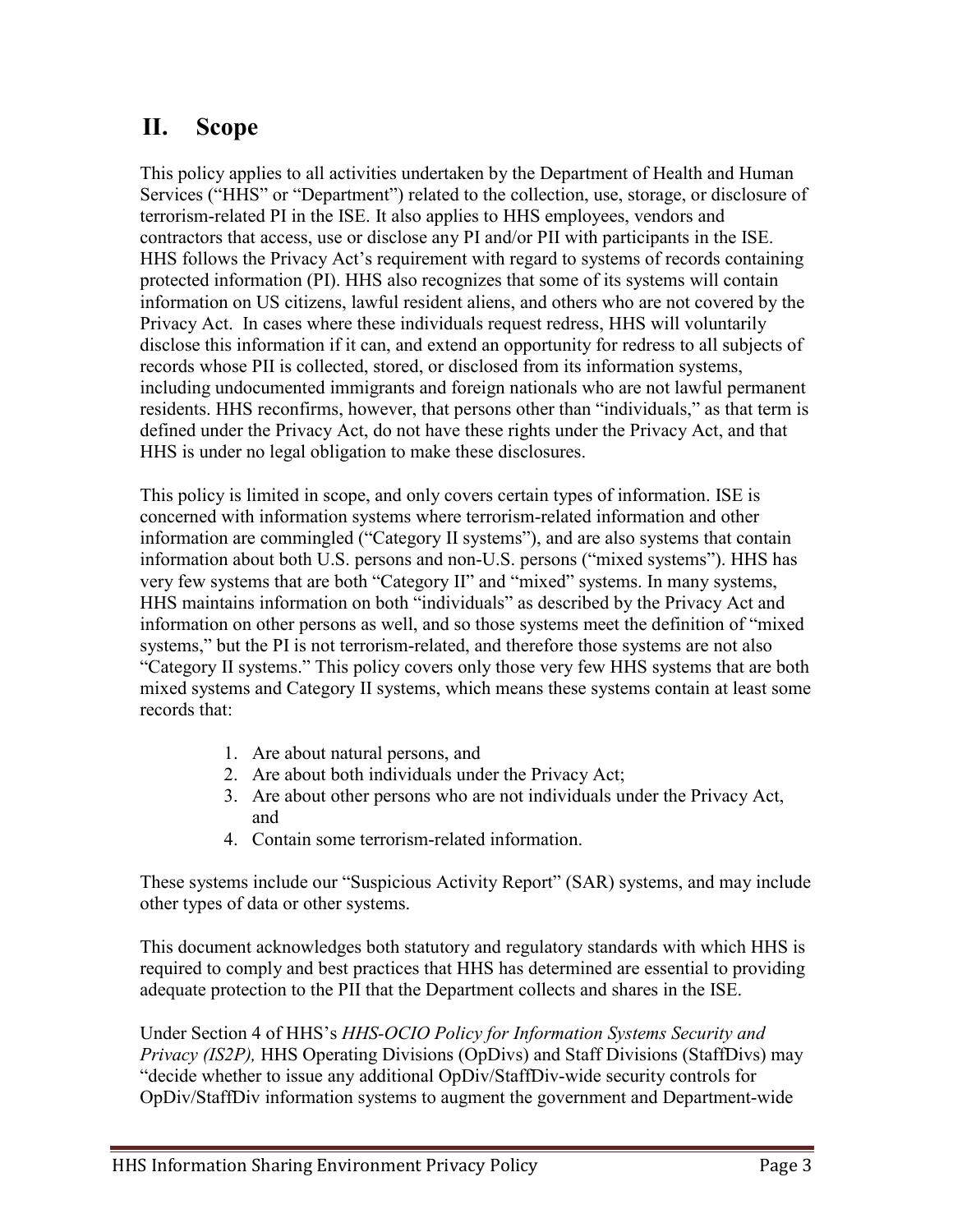controls" specified in the IS2P. Information assurance and privacy activities conducted within the Department shall be consistent with the guidance, methodologies, and intent prescribed by the National Institute of Standards and Technology (NIST) Special Publication (SP) series and other relevant federal laws and guidance documents.<sup>3</sup> However, the IS2P also permits OpDivs and StaffDivs to implement "compensating controls" (security measures that provide protection to HHS information and assets equal to those prescribed by the IS2P), provided that certain other conditions are met.<sup>4</sup>

## <span id="page-4-0"></span>**III. Goal**

HHS' privacy policies, including this ISE Privacy Policy, facilitate the collection and use of PII (including PI):

- 1. To achieve the lawful purpose(s) for which the data were collected, and
- 2. To meet HHS's responsibilities in protecting the health of all Americans and providing essential human services, especially for those who are least able to help themselves,
- 3. While protecting the privacy, civil rights, and civil liberties of U.S. citizens and lawful permanent residents.

In addition to the requirements set forth in this policy, HHS will continue to comply with the Constitution and all applicable laws and Executive Orders relating to PI, privacy, and information sharing. 5 HHS will identify and assess laws, Executive Orders, policies, and procedures applicable to the PI that HHS will make available in the ISE, and will, on a continual basis, implement updated policies and procedures to address any new or changing requirements.

### <span id="page-4-1"></span>**IV. Definitions and Authorities**

*See* Section VII – Definitions and Section VIII – Authorities.

## <span id="page-4-2"></span>**V. Policy**

HHS maintains high standards for the protection of PII, including PI shared in the ISE. HHS charges its Senior Agency Official for Privacy (SAOP) with ensuring the proper implementation of information privacy protections, including full compliance with federal laws, regulations and policies relating to information privacy, such as the Privacy Act of 1974 (Privacy Act), and the e-Government Act of 2002.

 $\overline{a}$ <sup>3</sup> HHS Office of the Chief Information Officer, *HHS-OCIO Policy for Information Systems Security and Privacy (IS2P)*, §4.1.4 (July 7, 2011).<br><sup>4</sup> IS2P §4.2.2.

<sup>&</sup>lt;sup>5</sup> Many of these current authorities are included in Section VII of this document, Authorities. Among the most significant of these are the e-Government Act of 2002 (including the Federal Information Security Management Act (FISMA)); the Privacy Act of 1974; the Health Insurance Portability and Accountability Act (HIPAA) of 1996 and its implementing Privacy and Security Rules; and Memoranda issued from the Office of Management and Budget including 03-22, 05-08, 07-16, 10-22, and 10-23.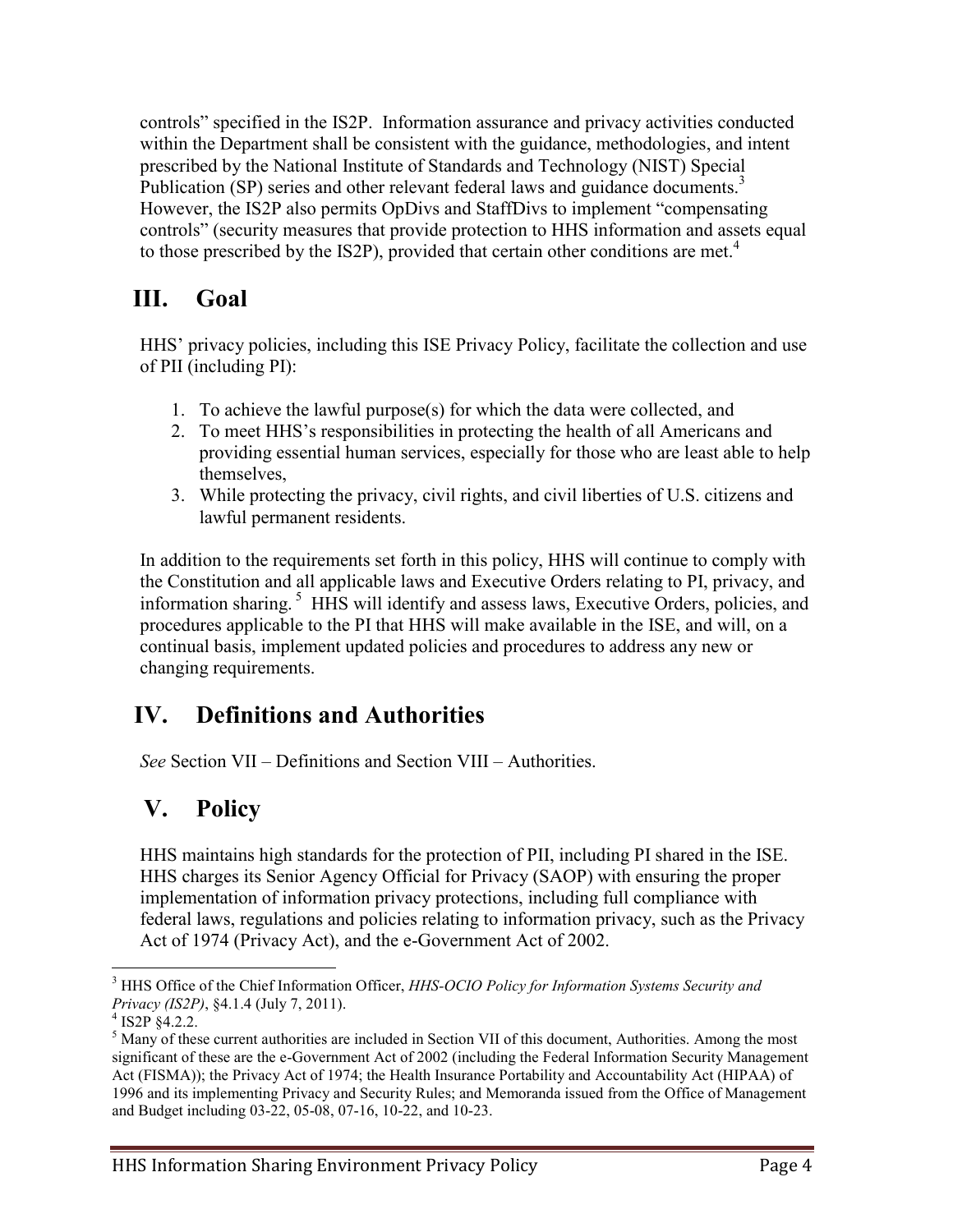#### **A. Collection (Acquisition and Access)**

HHS collects PII consistent with the procedures set out in its IS2P Handbook, Section 1.11 (Privacy). These procedures include protections ensuring that individuals may expressly or implicitly consent to the terms and conditions in privacy notices<sup>6</sup> and that individuals may learn how their information is to be used.<sup>7</sup> HHS observes the principle of collecting only the minimum necessary information in order to carry out the purpose of the data collection.<sup>8</sup> The IS2P Handbook also requires HHS to ensure that individuals are informed of the authority for collecting the information (i.e., the statute or Executive Order), as well as whether information collection is mandatory or voluntary, and of the purpose for collecting that information.<sup>9</sup> OpDivs and StaffDivs assess information collection practices at every stage of an information collection process. The IS2P Handbook states that prior to beginning a new or modified collection effort, OpDivs and StaffDivs must:

- 1. Complete a privacy impact assessment (PIA) or privacy threshold assessment (PTA), including:
	- a. Determining if the system requires and has an appropriate system of records notice (SORN), consistent with the Privacy Act
	- b. Determining if the system requires and has an appropriate information collection approval number from the Office of Management and Budget (OMB), consistent with the Paperwork Reduction Act (PRA)
- 2. Conduct a privacy requirements analysis, including:
	- a. Identifying data needs and sources
	- b. Incorporating privacy requirements into requests for proposals (RFP), statements of work (SOW), and contracts
- 3. Conduct a privacy risk analysis, including:
	- a. Identifying system privacy risks
	- b. Documenting system privacy weaknesses
- 4. Consider costs related to implementing privacy controls, and generate any required cost reports to document these costs
- 5. Select and develop privacy controls, including implementing appropriate privacy controls for new and existing systems
- 6. Develop a privacy plan, which must include:
	- a. Developing training and awareness for all employees and persons working on behalf of HHS involved in managing, using and/or operating information systems, including role-based training for those that handle PII
	- b. Developing relevant documents and guides, and

 $\overline{a}$ 

<sup>6</sup> HHS Office of the Chief Information Officer, *HHS-OCIO Policy for Information Systems Security and* 

<sup>&</sup>lt;sup>7</sup> IS2P Handbook §1.11 (Privacy, P-PRIV.2). <sup>8</sup> IS2P Handbook, §1.11 (Privacy, P-PRIV.3). 9 IS2P Handbook, §1.11 (Privacy, P-PRIV.2).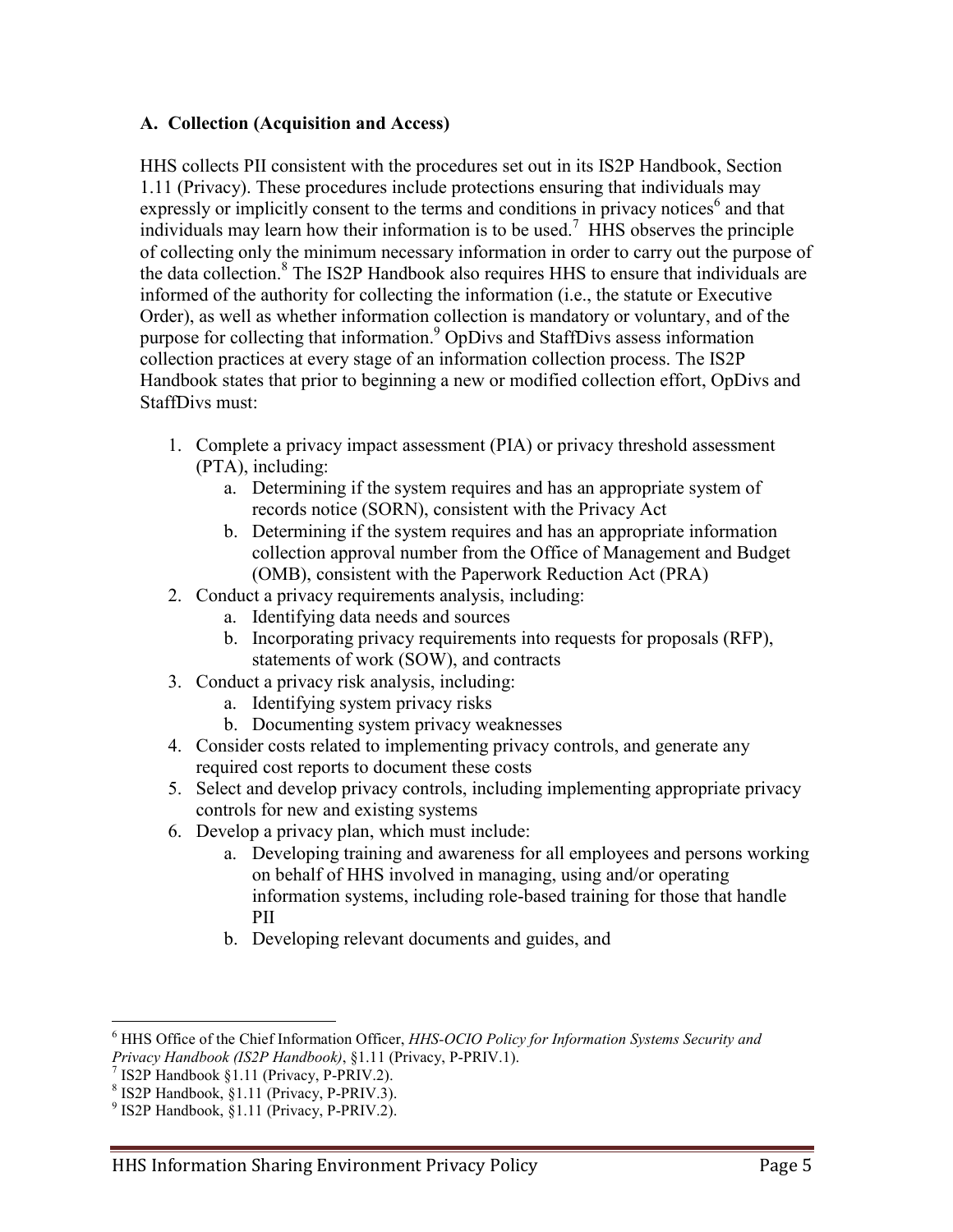7. Review the privacy plan (as described in  $(6)$ , above).<sup>10</sup>

HHS also maintains regulations in the Code of Federal Regulations governing its collection and use of  $\text{PII}$ .<sup>11</sup> For example, no record is maintained in the Department unless:

- 1. it is relevant and necessary to accomplish a Department function required to be accomplished by statute or Executive Order**<sup>12</sup>**
- 2. HHS has received approval from OMB for the collection of information in the record, in compliance with the Paperwork Reduction Act, if applicable;<sup>13</sup>
- 3. it is acquired to the greatest extent practicable from the subject individual when maintenance of the record may result in a determination about the subject individual's rights, benefits or privileges under Federal programs;  $14$
- 4. A Privacy Impact Assessment (PIA) has been conducted, if it is required for the information collection. Under Section 1.15 of the IS2P Handbook, HHS conducts PIAs on each Department system as a method to evaluate inherent privacy risks.
- 5. The OpDiv or StaffDiv Senior Official for Privacy has reviewed and approved a Privacy Impact Assessment (PIA) for the relevant system.<sup>15</sup>

#### **B. Notice**

HHS maintains regulations stating that for every system of records, where the information in the record is collected from the subject of the record, the individual must be informed of the authority for providing the information, whether providing the information is mandatory or voluntary, the principal purpose for maintaining the information, the "routine uses" for which the record may be disclosed outside the agency, and the consequences of refusal to provide the information, if any. Further, HHS regulations state that individuals may request to know whether a system of records contains information about them, and may at the same time request access to any records pertaining to them.<sup>16</sup>

 $\overline{a}$ 

<sup>&</sup>lt;sup>10</sup> HHS Cybersecurity Program, *Privacy in the System Development Life Cycle (SDLC)* (January 16, 2007).<br><sup>11</sup> See e.g., HHS Privacy Act regulations at 45 CFR 5b.<br><sup>12</sup> 45 CFR 5b.4(a)(1)<br><sup>13</sup> See Paperwork Reduction Act, 4

Paperwork Burdens on the Public, 5 C.F.R. Part 1320. A variety of helpful guidance regarding Paperwork Reduction Act compliance can be found at OMB's web site,

 $\frac{\text{thttp://www.whitehouse.gov/omb/inforeg_infocoll/}}{^{14} 5 \text{ USC } 552a(e)}.$  $\frac{\text{thttp://www.whitehouse.gov/omb/inforeg_infocoll/}}{^{14} 5 \text{ USC } 552a(e)}.$  $\frac{\text{thttp://www.whitehouse.gov/omb/inforeg_infocoll/}}{^{14} 5 \text{ USC } 552a(e)}.$ <br>
<sup>15</sup> IS2P, §§5.16.10 and 5.16.11.<br>
<sup>16</sup> 5 USC 5b.4 and 5.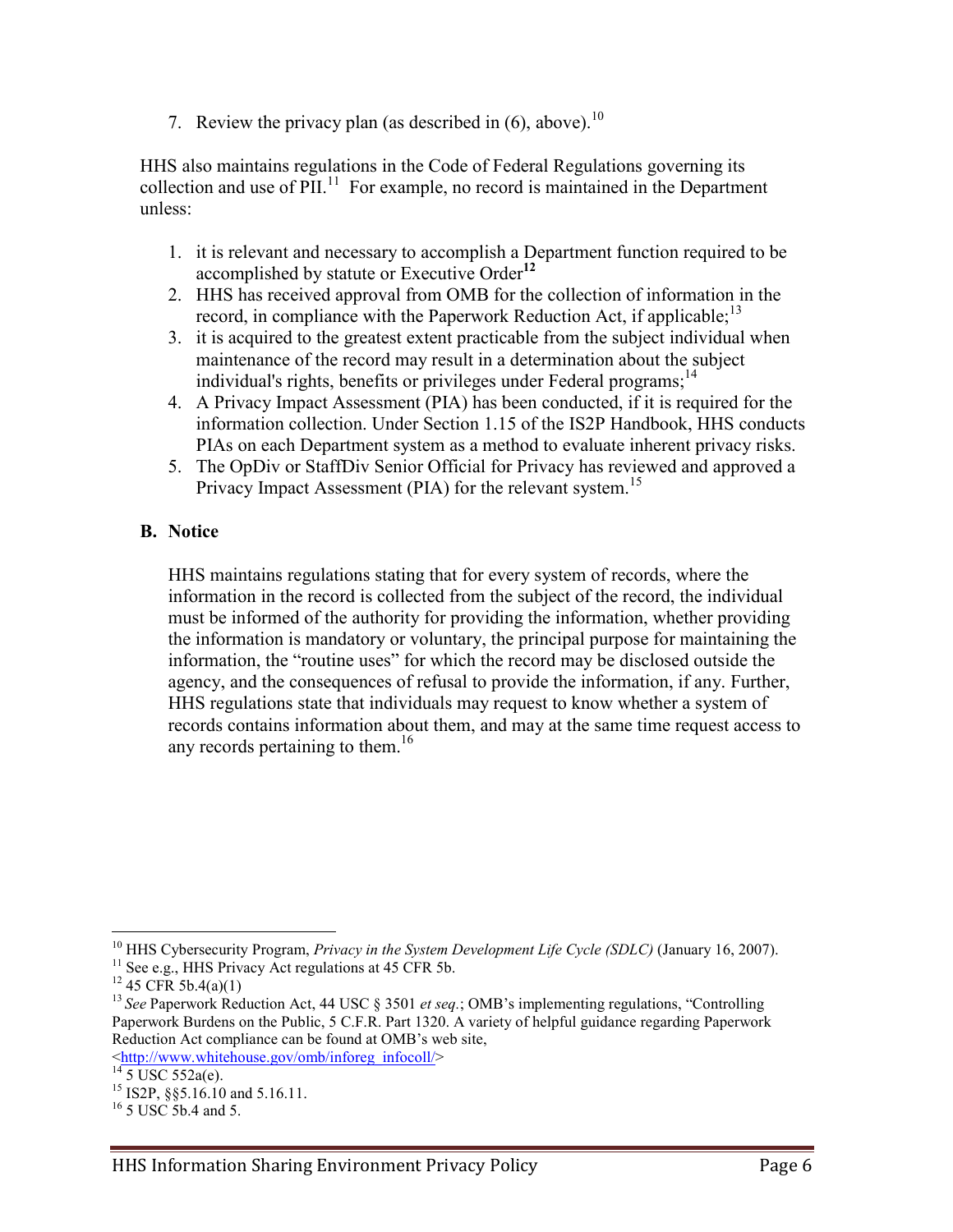#### **C. Acceptable Use**

Individuals must be notified of the law authorizing the creation of a system of records for each collection of PII by HHS.<sup>17</sup> Prior to using any PII in a system of records, system owners, with the assistance of their Senior Officials for Privacy (SOPs), shall verify that:

- 1. A system of records notice (SORN) has been developed and is maintained as required by the Privacy Act of 1974.
- 2. The SORN has been published on the public-facing HHS web site.  $^{18}$
- 3. If the use is part of a computer matching program, confirm that the program meets all computer matching requirements listed in the Privacy Act, as amended.<sup>19</sup>
- 4. Individuals have consented to the collection and use of their PII, unless the agency is required to collect the PII by statute or Executive Order to be provided by the individual. $^{20}$
- 5. PI shared by HHS in the ISE will be used only in a manner that is consistent with the authorized purposes of the  $ISE^{21}$ .

#### **D. Data Quality and Integrity**

HHS maintains a set of guidelines entitled *HHS Guidelines for Ensuring and Maximizing the Quality, Objectivity, Utility, and Integrity of Information Disseminated to the Public* (HHS Information Quality and Integrity Policy). These guidelines have the ultimate goal of ensuring that information HHS provides to the public is accurate, timely and useful. The guidelines integrate the principle of information quality into every phase of information development, including creation, collection, and maintenance, as well as dissemination.

Each OpDiv and Staff Div at HHS maintains its own mission-specific data quality and integrity policy, consistent with OMB's *Guidelines for Ensuring and Maximizing the Quality, Objectivity, Utility, and Integrity of Information Disseminated by Federal Agencies* (October 1, 2001, amended February 22, 2002). Each of these OpDiv and StaffDiv policies contains the following elements:

- 1. The mission of the agency
- 2. The scope and applicability of the guidelines within the agency
- 3. The types of information that the agency disseminates
- 4. The dissemination methods employed by the agency
- 5. The policies, standards and practices that the agency employs to ensure the quality of the information it disseminates

<sup>&</sup>lt;sup>17</sup> IS2P Handbook, §1.11 PRIV.2.

<sup>&</sup>lt;sup>18</sup> IS2P Handbook, §1.11 P-PRIV.7.<br><sup>19</sup> HHS, *Department of Health and Human Services Data Integrity Board Charter (revised February 8, 2002)* and *HHS Data Integrity Board Guidelines for Computer Matching Agreements* (revised February 1, 2002).<br><sup>20</sup> 45 CFR 5b.4(a)(3)<br><sup>21</sup> 45 CFR 5b.4(a)(1)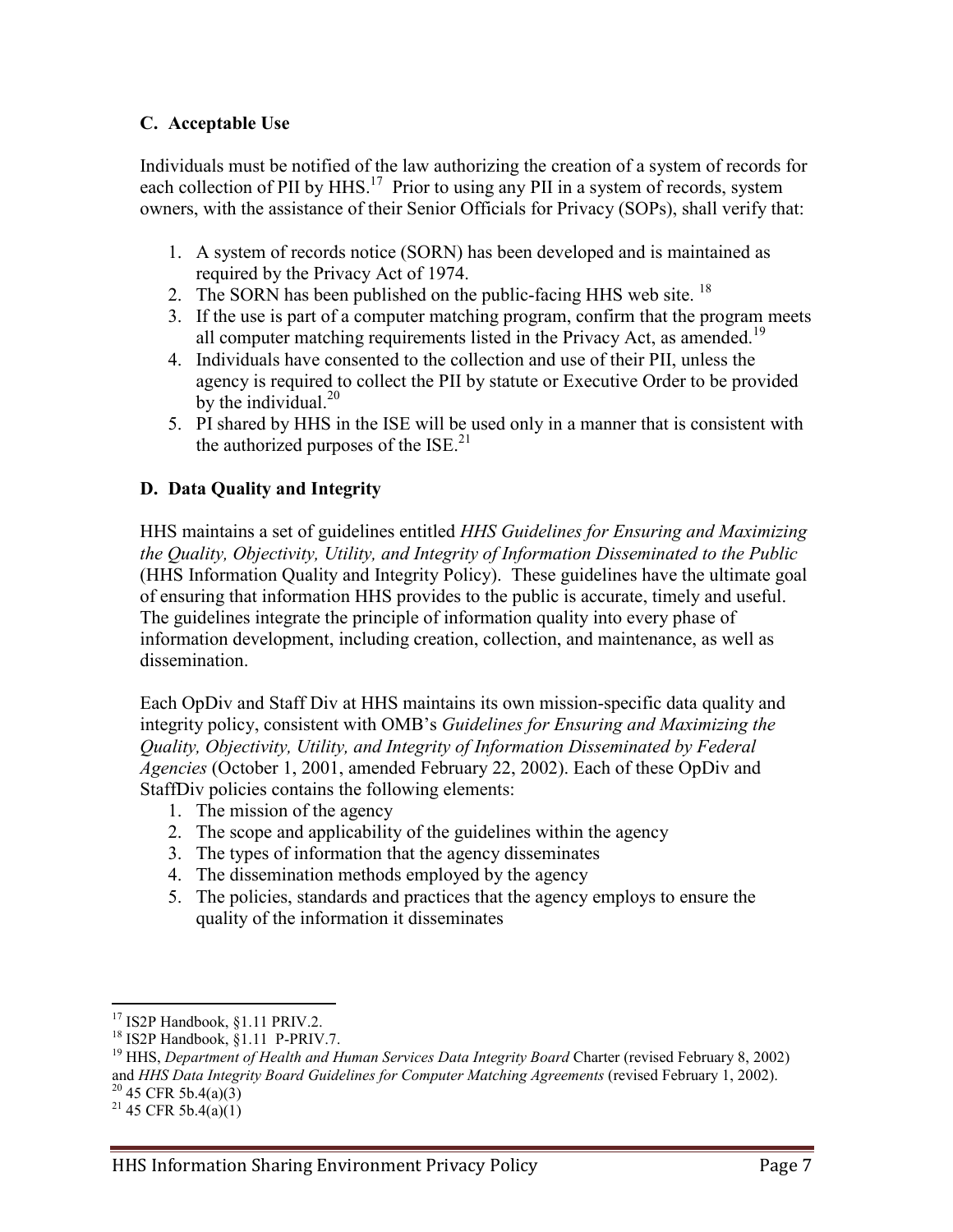- 6. An administrative mechanism and contact points for each agency so that individuals may seek correction of any information that is believed not to meet the OMB, HHS, or agency-specific guidelines, and
- 7. An administrative appeals process.

Each OpDiv and StaffDiv that supplies information in the ISE will follow these guidelines before transmitting, disclosing, or disseminating information in the ISE. If officials receive later knowledge, and determine the information is not accurate, complete, timely and relevant they will:

- 1. Correct (or update) the information in each record or file where it appears
- 2. Use the accounting of disclosures, if any, to identify previous recipients of information, and provide updated or corrected information if appropriate and possible, and
- 3. Refrain from using or disclosing inaccurate or out of date information.

Whenever possible, each OpDiv and StaffDiv that provides information in the ISE will identify whether each data subject in any records shared in the ISE is an "individual" as that term is defined by the Privacy Act. HHS will update each data recipient in the ISE if HHS later learns of a change in the person's status (i.e., whether that person is a US citizen, lawful permanent resident, or person with some other status). $<sup>2</sup>$ </sup>

#### **E.** Sharing and Dissemination<sup>23</sup>

HHS regulations state that the Department will maintain no Privacy Act record unless it is relevant and necessary to accomplish a Department function required to be accomplished by statute or Executive Order. Therefore, no records will be made available in the ISE unless they have been lawfully obtained,  $24$  and are authorized to be lawfully shared and disseminated in the ISE pursuant to a published "routine use."<sup>25</sup>

Before disclosing PI and/or PII to another agency that is a participant in the ISE, each OpDivs/StaffDivs must review all PI and PII, in order to:

 $\overline{a}$ 

<sup>&</sup>lt;sup>22</sup> See, e.g., 5 USC 552a(c)(4): "Each agency, with respect to each system of records under its control, shall... inform any person or other agency about any correction or notation of dispute made by the agency in accordance with subsection (d) of this section of any record that has been disclosed to the person or agency if an accounting of the disclosure was made.

<sup>&</sup>lt;sup>23</sup> Currently, the predominant way HHS shares information in the ISE is by using the Guardian information system to transmit information to the Federal Bureau of Investigation (FBI). HHS does not use Guardian to disclose information to any other ISE participant. The FBI reviews that information to verify whether it may be "terrorism related," gauges whether the reliability of the data is limited, and determines whether further legal protections may apply to the PI or PII and whether it must be labeled as such before further disclosed. The FBI then shares the PI or PII with other participants in the ISE, if warranted. HHS will, however, attempt to maintain the integrity of the process to the best of its ability, as well, by providing metadata where relevant and available.

 $^{24}$  5 USC 552a(e)(1) and 45 CFR 5b.4.<br><sup>25</sup> 5 USC 552a(b)(3).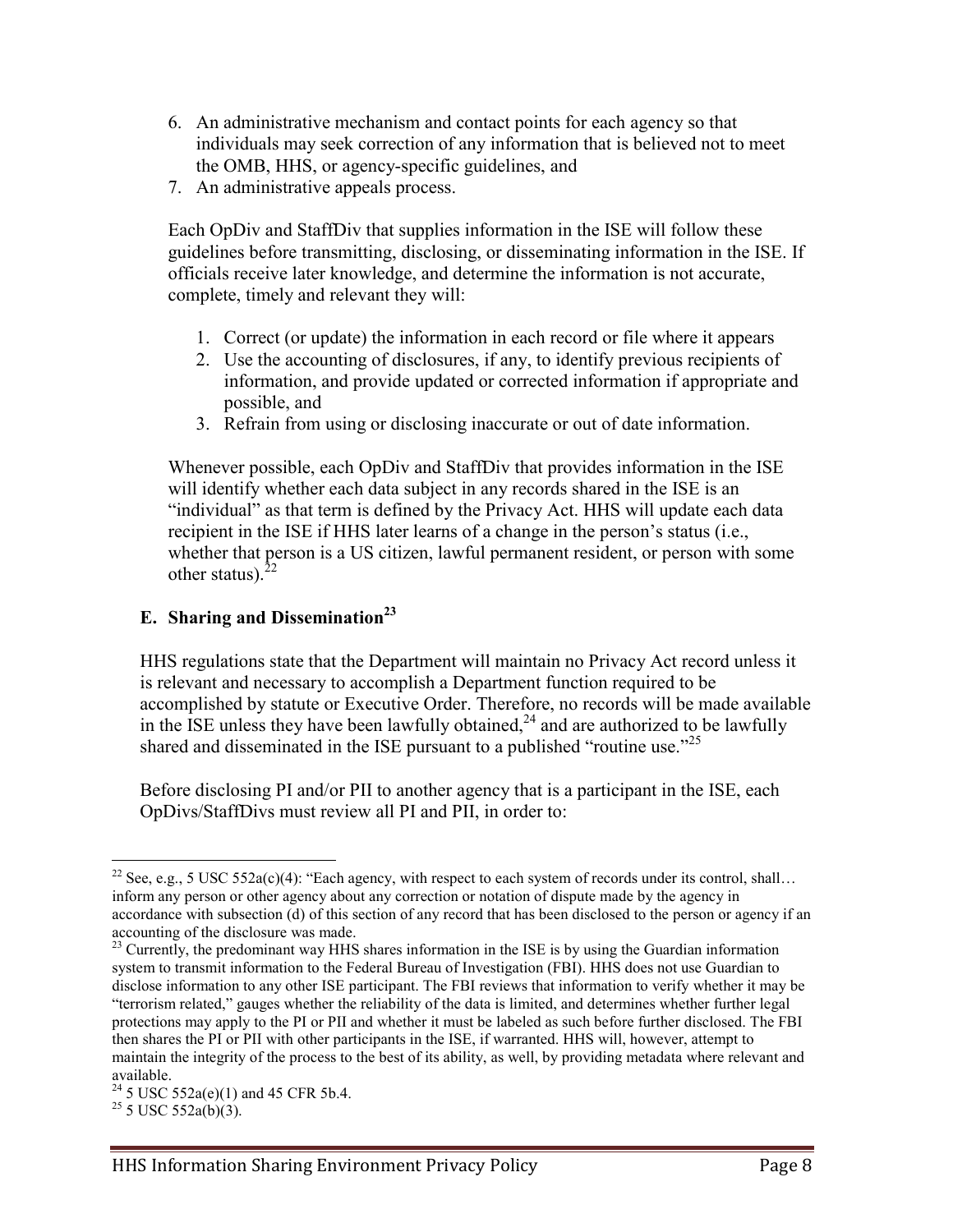- 1. Verify, to the best of its ability, that any PI and PII to be disclosed from Category II systems is relevant to terrorism-related information as defined by the ISE.
- 2. Ensure that any HHS employee personnel information will be disclosed only in accordance with appropriate privacy protections as required by law (e.g., the Privacy Act of 1974). The Deputy Assistant Secretary of the Office of Human Resources is responsible for defining policies and procedures for protecting employee data and communicating those policies to all personnel who come in contact with personnel information.
- 3. Make reasonable efforts to assure that all records are accurate, complete, timely, and relevant for agency purposes. <sup>26</sup>
- 4. Identify the nature of the PI being shared, to the extent of the functionalities and format of the information dissemination tool or process.
- 5. Label all shared PI, to the extent the functionalities and format of the dissemination tool or process allows, to indicate the level of confidence associated with the PI.

Before sharing PI, HHS staff must determine whether information submitted constitutes "terrorism-related information." Any HHS staff member that needs to make this determination must consider whether the information reflects one of sixteen "Defined Criminal Activity and Potential Terrorism Nexus Activities" or "Potential Criminal or Non-Criminal Activities Requiring Additional Fact Information during Investigation." HHS staff will complete this analysis before any suspicious activity report (SAR), Information Sharing Environment Suspicious Activity Report (ISE- $SAR$ ), or other information is disseminated.<sup>27</sup> HHS will, however, also rely on the expertise and insight of the FBI, which will also conduct this review before further sharing data with the ISE participants.

HHS is aware that special concerns arise when analysts have the ability to combine information from two different sources about the same subject of a record. In these situations, inadvertently combining information about two different subjects of records (for example, in cases where two subjects of records have the same name) can have significant negative consequences for those subjects of records, especially in cases where they may incur liability or culpability. Therefore, HHS staff sharing PI will make an effort to:

- 1. Avoid merging or combining records if there is any possibility the two or more records are those of different subjects of records (e.g., where records contain only partial matches)
- 2. Merge records only where each record contains an individual identifier (e.g., a social security number (where authorized and appropriate), a policy number, or other identifier that only one subject of a record is likely to hold)
- 3. Where HHS appears to hold multiple records on the same person requested by participants in the ISE, but there is a risk of error, provide these records

 $\overline{a}$ 

<sup>&</sup>lt;sup>26</sup> 5 USC 552a(e)(5).<br><sup>27</sup> Information Sharing Environment (ISE) Functional Standard (FS), Suspicious Activity Reporting (SAR), version 1.5. ISE-FS 200 (2009), Part B, "ISE-SAR Criteria Guidance."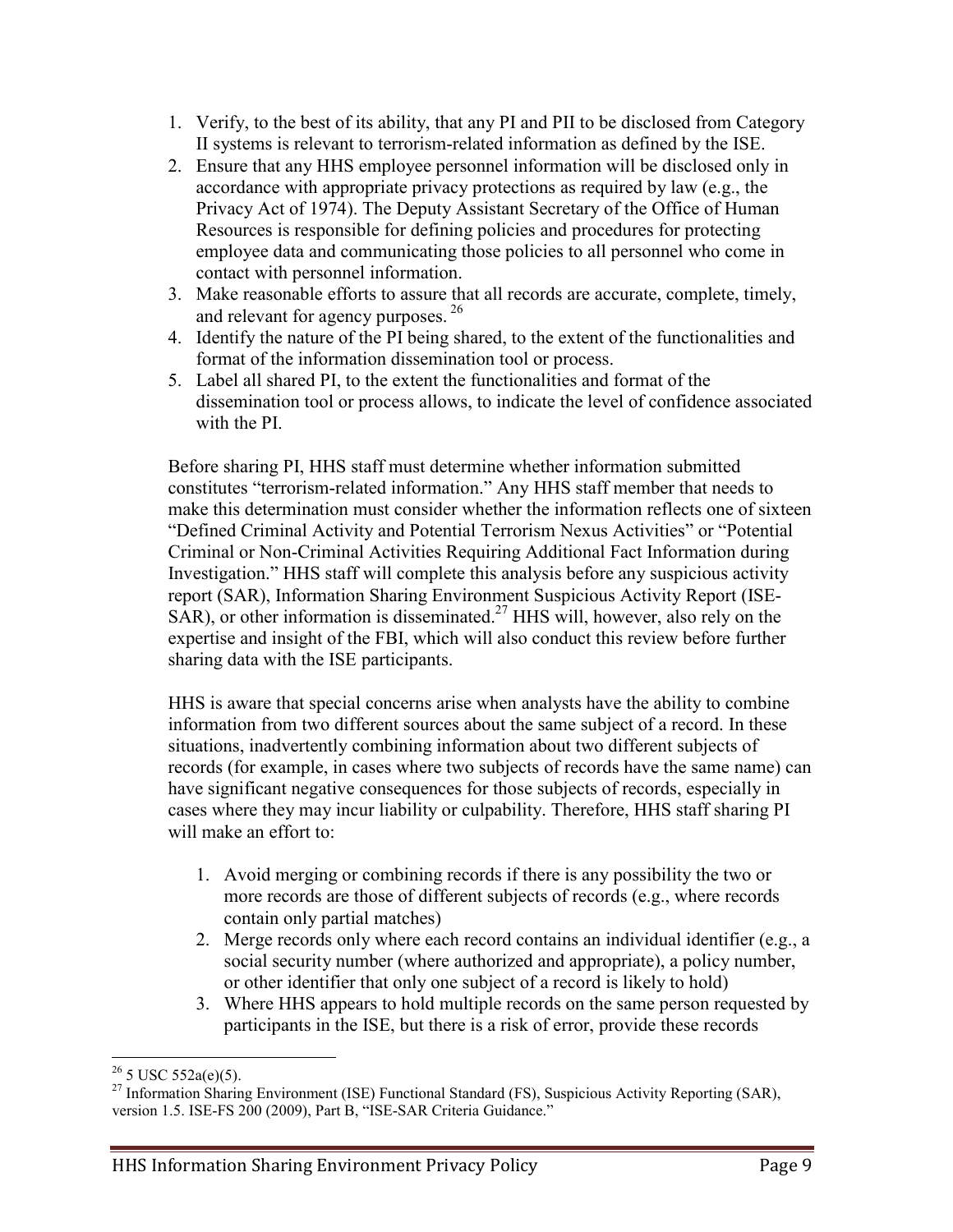separately, with an indication of the possibility they refer to the same person noted where possible.

When providing PII or any information covered by this policy to other agencies, HHS will provide updates to that information if it is found to be incomplete or inaccurate, especially when deficiencies in the information may affect the rights, benefits, privileges, or obligations of any subject of a record. Conversely, in the event that HHS receives information including PI from participants in the ISE and determines it to be inaccurate (incorrectly merged, incomplete, erroneous, or in any other way deficient), HHS will contact the providing agency and advise its ISE Privacy Official of the need to update or correct such records.

#### **F. Access and Amendment**

In order to ensure the accuracy of systems of records maintained by HHS, HHS regulations permit subjects of records to access their records and contest information about themselves.<sup>28</sup> Under these regulations, subjects of records may request that records about themselves be amended if they believe the records are not accurate, timely, relevant, or complete enough to assure fairness to the subject of the record. Subjects of records making amendment requests shall address them to the responsible Department official in writing, or may make requests in person, and the responsible Department official may amend the records at that time.

#### **G. Redress**

If the subject of a record has complaints or objects to the accuracy, relevance, timeliness, or completeness of PI about himself or herself allegedly acquired, accessed, stored, or shared by HHS, the subject of a record may request that HHS amend the record.<sup>29</sup>

In some cases, the subject of a record may suffer some legal harm or restriction, and may suspect that this is due to the existence of incorrect or incomplete information in his or her record; but HHS will not be able to disclose the information in the record due to a mandatory exemption from disclosure. In these conditions, the subject of a record may be able to request the record be corrected or amended, even if he or she is not able to view the record and confirm his or her assumptions. In these cases, HHS will in fact make the amendment or correction if doing so is reasonable and appropriate.

HHS will offer the opportunity of redress to subjects of records, including those that do not have the right to redress under the Privacy Act. HHS recognizes that some of its systems will contain information on persons who are not considered to be "individuals" under the Privacy Act. HHS will use its ability to exercise discretion to disclose information and extend an opportunity for redress to all subjects of records whose PII is collected, stored, or disclosed from its information systems, including undocumented

 $28$  45 CFR 5b.

 $29$  45 CFR 5b.7(a).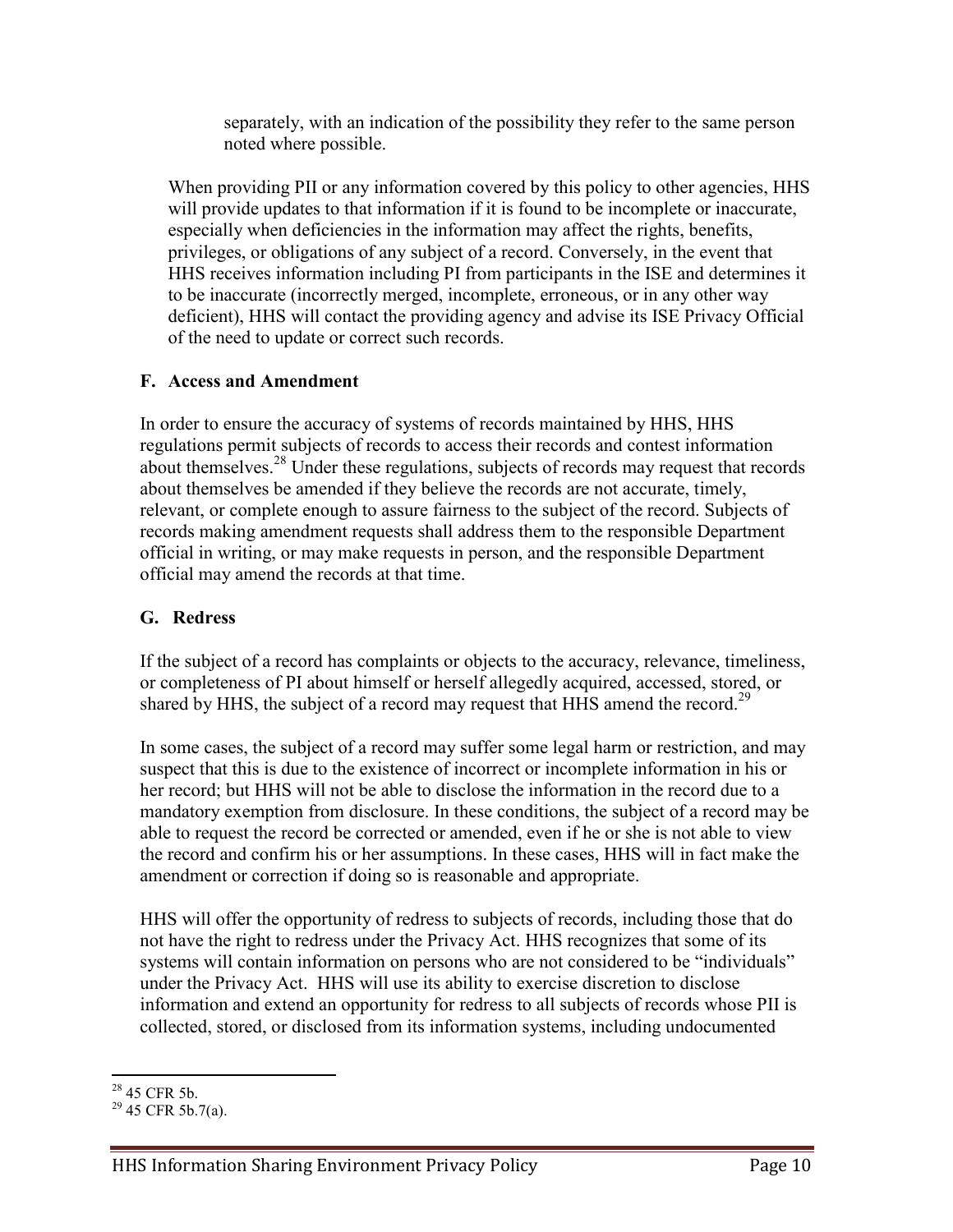immigrants and foreign nationals who are not lawful permanent residents and therefore not "individuals" under the Privacy Act.

- 1. The request must be in writing and may be addressed to the System Manager as indicated in the relevant SORN, to the Department's FOIA Office, or to the Privacy Act Officer. This point of contact must process the request in coordination with the OSSI's ISE Officer. In the alternative, if feasible, the subject of the record may make the request in person and the responsible Department official may correct or amend the record at that time.
- 2. A request for correction or amendment of a record will be acknowledged within 10 working days of receipt unless the request can be processed and the subject of the record informed of the responsible Department official's decision, where appropriate, within that 10 day period.<sup>30</sup>
- 3. The Department official will review the PI in question and will, within a reasonable time:
	- a. confirm that the information is complete and accurate; or
	- b. determine that the information is incomplete and inaccurate and correct it; or
	- c. purge the information if the Department official determines the PI is no longer relevant or necessary to accomplish a Department function.<sup>31</sup>
- 4. All previous recipients of the record, a list or which will be maintained in the system's accounting of disclosures, will be informed of the corrective action taken,<sup>32</sup> including any recipients that are participants in the ISE, per the policy for ensuring data quality and integrity noted in Section 5.D., above.

#### **H. Security**

HHS is required to provide adequate and effective security protection for all PII, including PI shared in the ISE, and in records stored and accessed in HHS systems, to ensure their protection from unauthorized access, use, modification, or destruction. Each OpDiv and StaffDiv develops policies and procedures to implement the protections for their systems that store PI. Among other provisions of the IS2P Policy and Handbook are requirements that ensure that:

- 1. Information systems maintain adequate, risk-based protections in the control areas defined in Federal Information Processing Standard (FIPS) 200, *Minimum Security Requirements for Federal Information Systems* (March, 2006).<sup>33</sup>
- 2. Information assurance and privacy activities conducted within the Department are consistent with the guidance, methodologies, and intent prescribed by the NIST SP series and other relevant federal laws and guidance documents, such as the Federal Information Security Management Act of 2002 (FISMA); OMB Circular

 $\overline{a}$ 

<sup>&</sup>lt;sup>30</sup> 45 CFR 5b.7(b).<br><sup>31</sup> 45 CFR 5b.7(c).<br><sup>32</sup> 45 CFR 5b.7(d).<br><sup>33</sup> IS2P, §3.1.3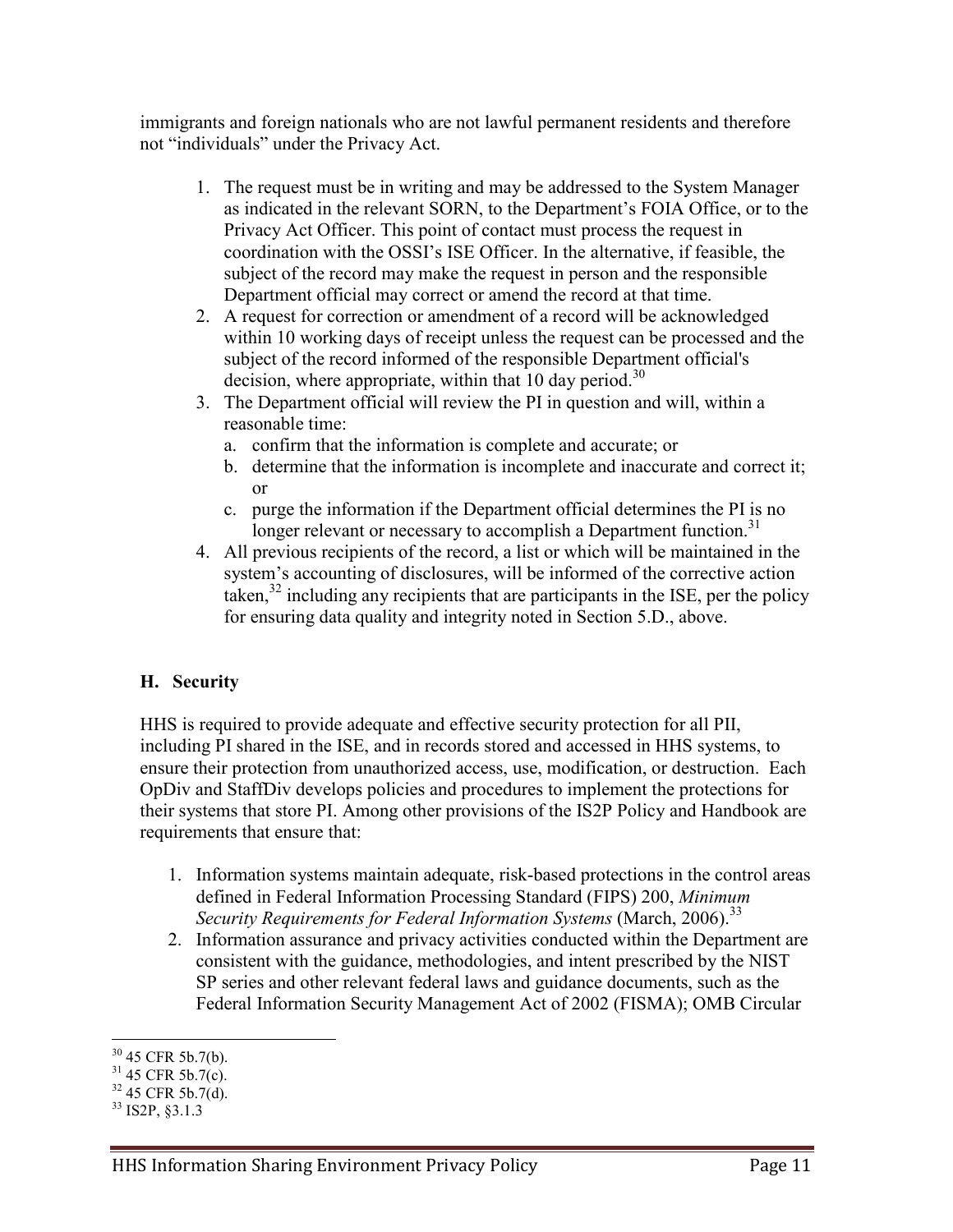A-130, Appendix III; applicable NIST security guidance; and Departmental security policies and procedures.<sup>34</sup>

- 3. Records are maintained according to a designated file structure, as specified in approved records schedules.
- 4. Security protection is commensurate with the risk and magnitude of harm HHS or the record subject would face in the event of a data security breach.<sup>35</sup>
- 5. OpDivs and StaffDivs obtain written authorization from management in the form of Interconnection Security Agreements or Data Sharing Agreements that do not conflict with or otherwise contradict Department IT security and privacy policies, procedures, controls, standards, applicable legislation, regulation, guidance, or  $\frac{1}{2}$  contractual obligations.<sup>36</sup> HHS presumes other agencies comply with the Federal Information Security Management Act; HHS does not have the resources to monitor other agencies' data handling procedures.

#### **I. Accountability, Enforcement, and Audit**

In order to ensure the accountability and protection of PI and all PII shared in the ISE, HHS employs the following enforcement and audit procedures:

- 1. HHS requires that OpDivs document, maintain, and communicate policies and procedures,<sup>37</sup> in accordance with the *HHS Policy for Information Technology (IT) Security and Privacy Incident Reporting and Response* and HHS-OCIO020080- 0001.003, *HHS Policy for Responding to Breaches of Personally Identifiable Information*.
- 2. HHS requires its Privacy Incident Response Team (PIRT) to "evaluate response activities to ensure that implementation is commensurate with the impact to the individual, the OpDiv or StaffDiv, and the Department, and complies with applicable  $law(s)$ ."<sup>38</sup>
- 3. HHS requires its Information Security and Privacy Program to "ensure that suspected or confirmed breaches of PII on systems owned or operated by the Department, including those owned or operated by federal contractors or grantees on behalf of the Department, are identified, tracked, and responded to in an effective, consistent, and timely manner."39HHS requires OpDivs and StaffDivs to develop, disseminate, and periodically review and update formal, documented audit and accountability policy statements and procedures that address purpose, scope, roles, responsibilities, management commitment, coordination, and compliance.<sup>40</sup> HHS will advise its OpDivs to review these policies and incorporate, where necessary, references to the ISE guidelines and this ISE Privacy Policy.

<sup>&</sup>lt;sup>34</sup> IS2P, §4.1.4

<sup>&</sup>lt;sup>35</sup> IS2P, §4.1.3.<br><sup>36</sup> IS2P Handbook, §1.16 (Interconnection Sharing Agreement/Data Sharing, P-ISA.1).<br><sup>37</sup> HHS Policy for Information Technology (IT) Security and Privacy Incident Reporting and Response and<br>HHS-OCIO02008

<sup>&</sup>lt;sup>38</sup> HHS Policy for Responding to Breaches of Personally Identifiable Information, Sec. 4.3.<br><sup>39</sup> HHS Policy for Responding to Breaches of Personally Identifiable Information, Sec 4.3.<br><sup>40</sup> IS2P Handbook, §1.21 (Audit and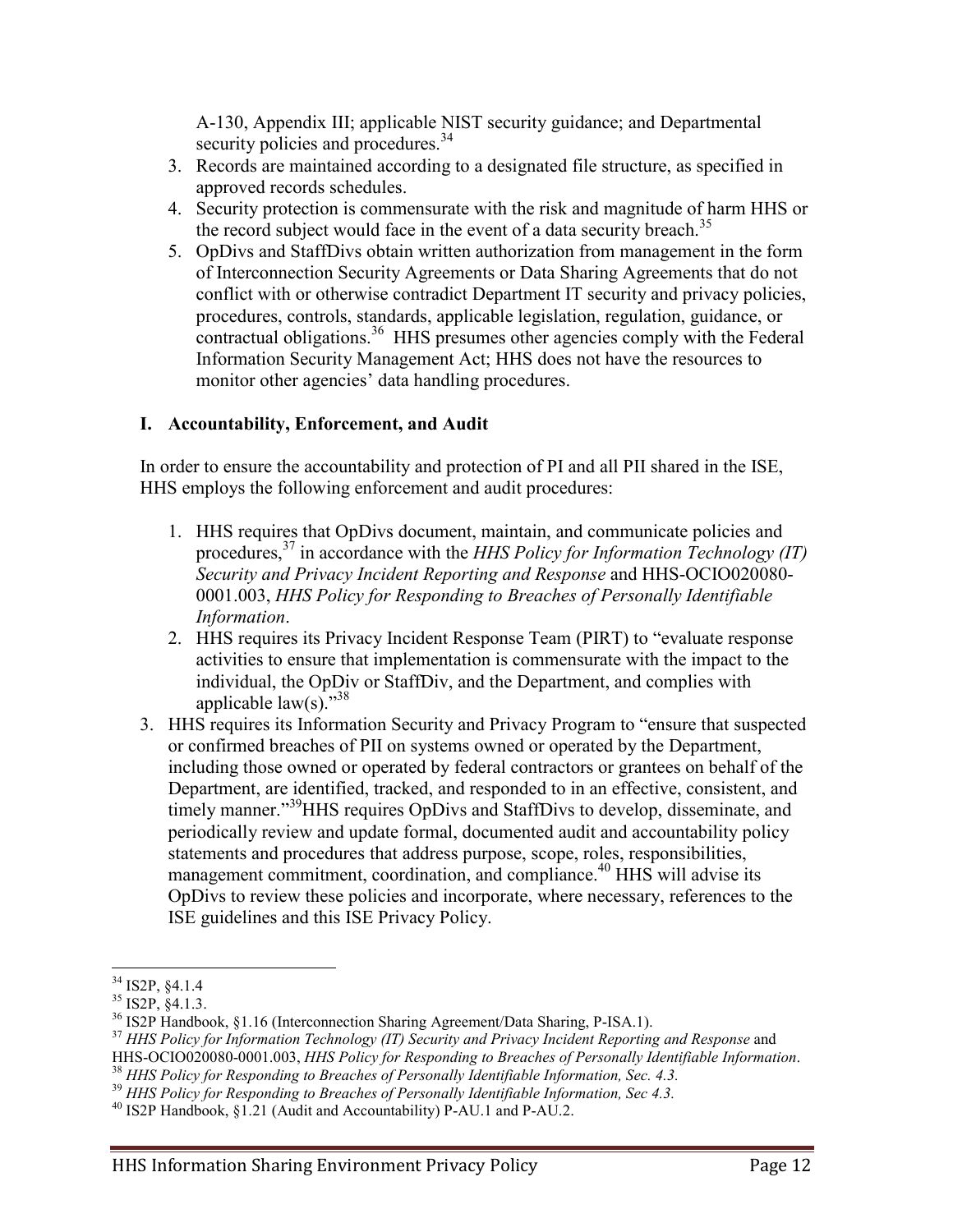- 4. HHS has designated the Office of Security and Strategic Information (OSSI) as the Federal Intelligence Coordinating Office (FICO) and the Director of OSSI as the ISE official to receive reports (or copies, as appropriate) regarding ISE, to include alleged errors, later discovered in PI that was shared in the ISE from **HHS**
- 5. HHS requires OpDivs and StaffDivs to develop performance measures and metrics to evaluate the effectiveness of IT security and privacy policies, procedures, and controls.<sup>41</sup>
- 6. The HHS Office of the Inspector General (OIG) reviews HHS programs and activities, including HHS' participation in the ISE, to promote effectiveness and prevent abuse.

#### **J. Training**

HHS maintains a policy requiring OpDivs and StaffDivs to develop a formal, documented, training policy regarding security and privacy awareness.<sup>42</sup> OpDivs and StaffDivs must disseminate, periodically review, and, as necessary, update the training policy. The Chief Information Officer's (CIO's) office will provide security awareness for all employees and other persons working on behalf of HHS that are involved in managing, using, or operating information systems, including contractors.<sup>43</sup> The CIO's office will provide privacy awareness training prior to granting access to Department systems and networks, and annually thereafter.

HHS will provide supplemental training for employees, vendors and contractors that will use systems to collect, maintain, or disclose information that may ultimately be shared in the ISE. HHS will train these staff members on the requirements of this ISE Privacy Policy, including the procedures for reporting violations of this policy. At the conclusion of the training, participants will either be provided with a copy of the policy or be informed how to access it electronically.

Training includes explanations of the importance and responsibility in safeguarding PII and ensuring privacy, as established in federal legislation and OMB guidance. The HHS SAOP is responsible for ensuring that all of the Department's employees and contractors receive appropriate privacy training.<sup>44</sup> Furthermore, OpDiv Chief Information Security Officers (CISOs) are assigned to support general privacy awareness and role-based training activities for all personnel using, operating, supervising, or managing information systems. Senior Officials for Privacy (SOPs) must coordinate privacy education and awareness activities and ensure that activities appropriate to their division are established for personnel using, operating, supervising, or managing information systems.

1. The following authorities require HHS personnel training:

 $\overline{a}$ <sup>41</sup> IS2P Handbook, §1.4 (Performance Measurement, P-PM.1).<br><sup>42</sup> IS2P Handbook, §1.28 (Awareness and Training) P-AT.1.<br><sup>43</sup> IS2P Handbook, §1.28 (Awareness and Training) P-AT.2.<br><sup>44</sup> IS2P, §5.9.13.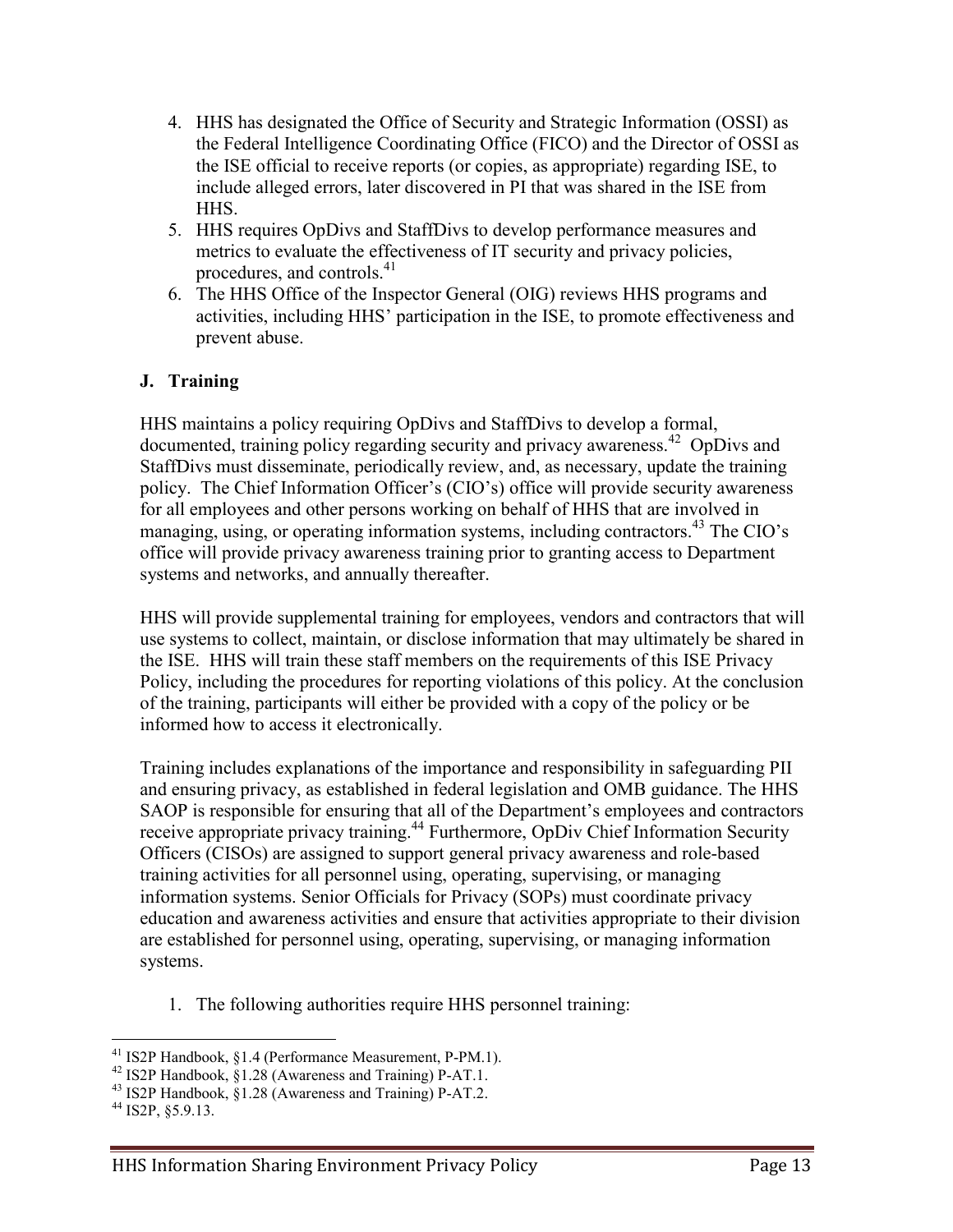- a. Subsection (e)(9) of the Privacy Act of 1974, which requires employee training on the requirements of the Privacy Act.
- b. OMB Memorandum M-01-05, *Guidance on Inter-Agency Sharing of Personal Data - Protecting Personal Privacy,* reiterates training required by the Privacy Act and emphasizes the need to communicate accountability and penalties under the law.
- c. OMB Memorandum M-05-08, *Designation of Senior Agency Officials for Privacy*, requires training for employees and contractors regarding information privacy laws, regulations, policies, and procedures governing the agency's handling of PII.
- d. Section 9.b. of the ISE Privacy Guidelines requires each agency to "develop an ongoing training program in the implementation of these Guidelines, and . . . provide such training to agency personnel participating in the development and use of the ISE."
- 2. The CIO's office has developed Departmental guidance for use by each OpDiv and StaffDiv in implementing annual training. OpDivs and StaffDivs may develop their own training programs, provided they are consistent with legal requirements.
- 3. Privacy awareness training shall be required of Department employees and contractors before granting initial access to HHS systems and networks, and annually thereafter.<sup> $45$ </sup> The training will explain the importance of, and responsibility for safeguarding PII and ensuring privacy, as established in federal legislation and OMB guidance.<sup>46</sup>
- 4. Current privacy awareness training includes modules on defining privacy; the consequences of violating privacy; protecting PII; breach reporting; transparency; individual participation/redress; purpose specification; data minimization and retention; use limitation; data quality and integrity; and security.

#### **K. Awareness**

HHS will take steps to publicize appropriate notice of its policies and procedures for implementing these Guidelines and will make this policy publicly available on its web site and individually on request.

#### **L. Required Procedures**

HHS has developed Departmental procedures, located on the HHS intranet, to comply with many privacy- and security-related regulatory requirements. OpDivs and StaffDivs may customize the Departmental procedures or develop their own, as needed, to meet their local needs, provided they are consistent with Departmental procedures and all applicable legal requirements.

<sup>&</sup>lt;sup>45</sup> IS2P Handbook,  $$1.28$  (Awareness and Training) P-AT.4.

<sup>&</sup>lt;sup>46</sup> IS2P Handbook, §1.28 (Awareness and Training, P-AT.4).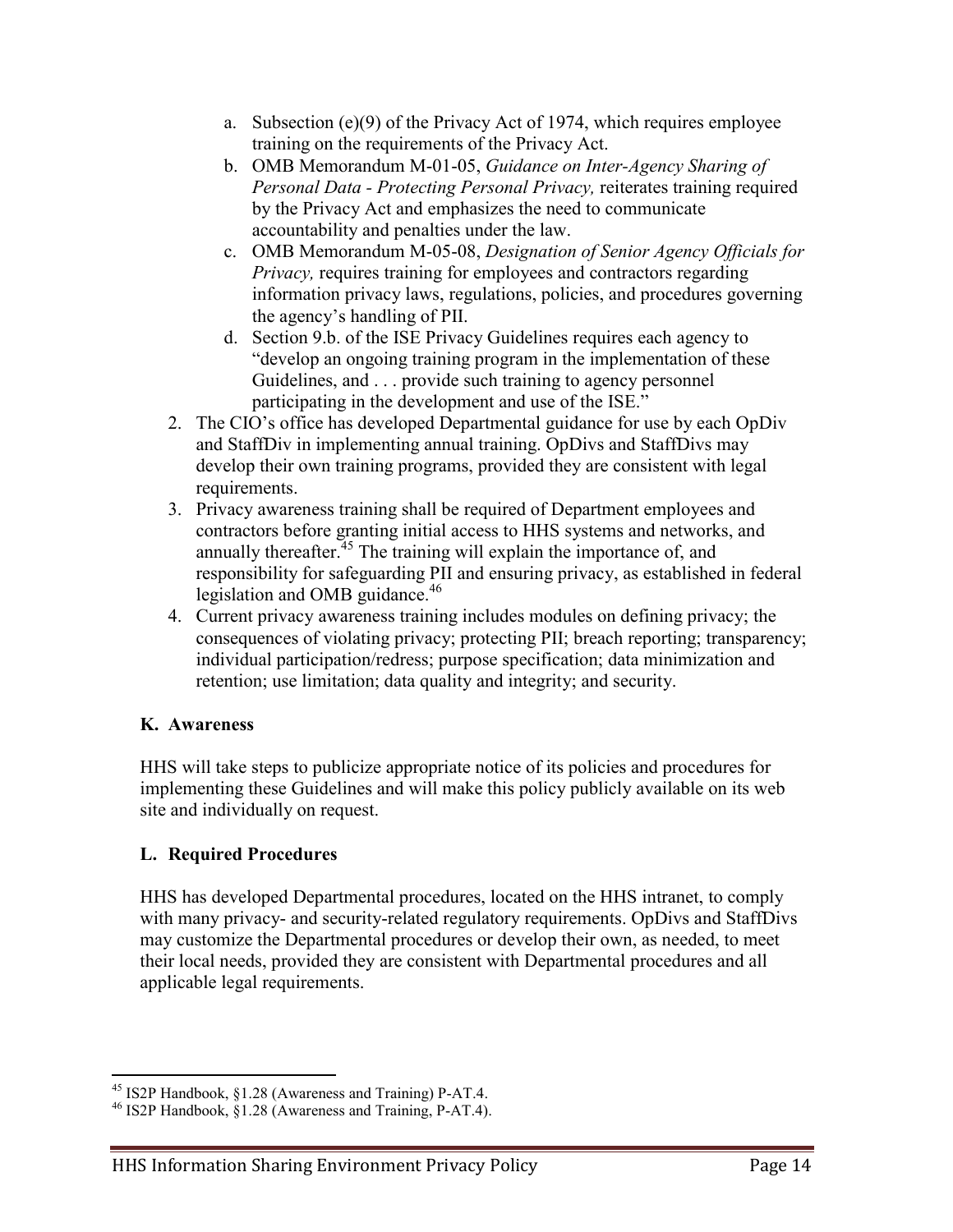The Privacy Act of 1974 requires the Department to promulgate regulations<sup>47</sup>:

- 1. Establishing procedures whereby a subject of a record can be notified in response to his request if any system of records named by the subject of the record contains a record pertaining to him;<sup>48</sup>
- 2. Defining reasonable times, places, and requirements for identifying an individual who requests his record or information pertaining to him before the agency shall make the record or information available to the individual;<sup>49</sup>
- 3. Establishing procedures for the disclosure to an individual upon his request of his record or information pertaining to him, including special procedure, if deemed necessary, for the disclosure to an individual of medical records, including psychological records, pertaining to  $\text{him}$ ;<sup>50</sup>
- 4. Establishing procedures for reviewing a request from an individual concerning the amendment of any record or information pertaining to the individual, for making a determination on the request, for an appeal within the agency of an initial adverse agency determination, and for whatever additional means may be necessary for each individual to be able to exercise fully his rights under this section;<sup>51</sup> and
- 5. Establishing fees to be charged, if any, to any individual for making copies of his record, excluding the cost of any search for and review of the record.<sup>52</sup>

#### **M. Assessment of Policies and Update of Privacy Policy**

The Deputy Assistant Secretary for Information Technology and Chief Information Officer, under the authority delegated by the Assistant Secretary for Administration, ensures that the Department is in compliance and conformance with Public Laws, regulations, policies, guidance (e.g., from OMB or GAO), standards, procedures, and instructions concerning privacy, security, and data management as these pertain to the ISE.<sup>53</sup> This activity may require updating Department policies, including this policy, as necessary to respond to evolving laws, policies and procedures.

### <span id="page-15-0"></span>**VI. Responsibilities**

#### **A. The Senior Agency Official for Privacy (SAOP)**

The Senior Agency Official for Privacy (SAOP) is responsible for:

 $47$  5 USC 552a(f).

<sup>&</sup>lt;sup>48</sup> 5 USC 552a(f)(1).<br>
<sup>49</sup> 5 USC 552a(f)(2).<br>
<sup>50</sup> 5 USC 552a(f)(3).<br>
<sup>51</sup> 5 USC 552a(f)(4).<br>
<sup>52</sup> 5 USC 552a(f)(5).<br>
<sup>52</sup> 5 USC 552a(f)(5).<br>
<sup>52</sup> 5 USC 552a(f)(5). *Development*, §5.1 (November 28, 2006).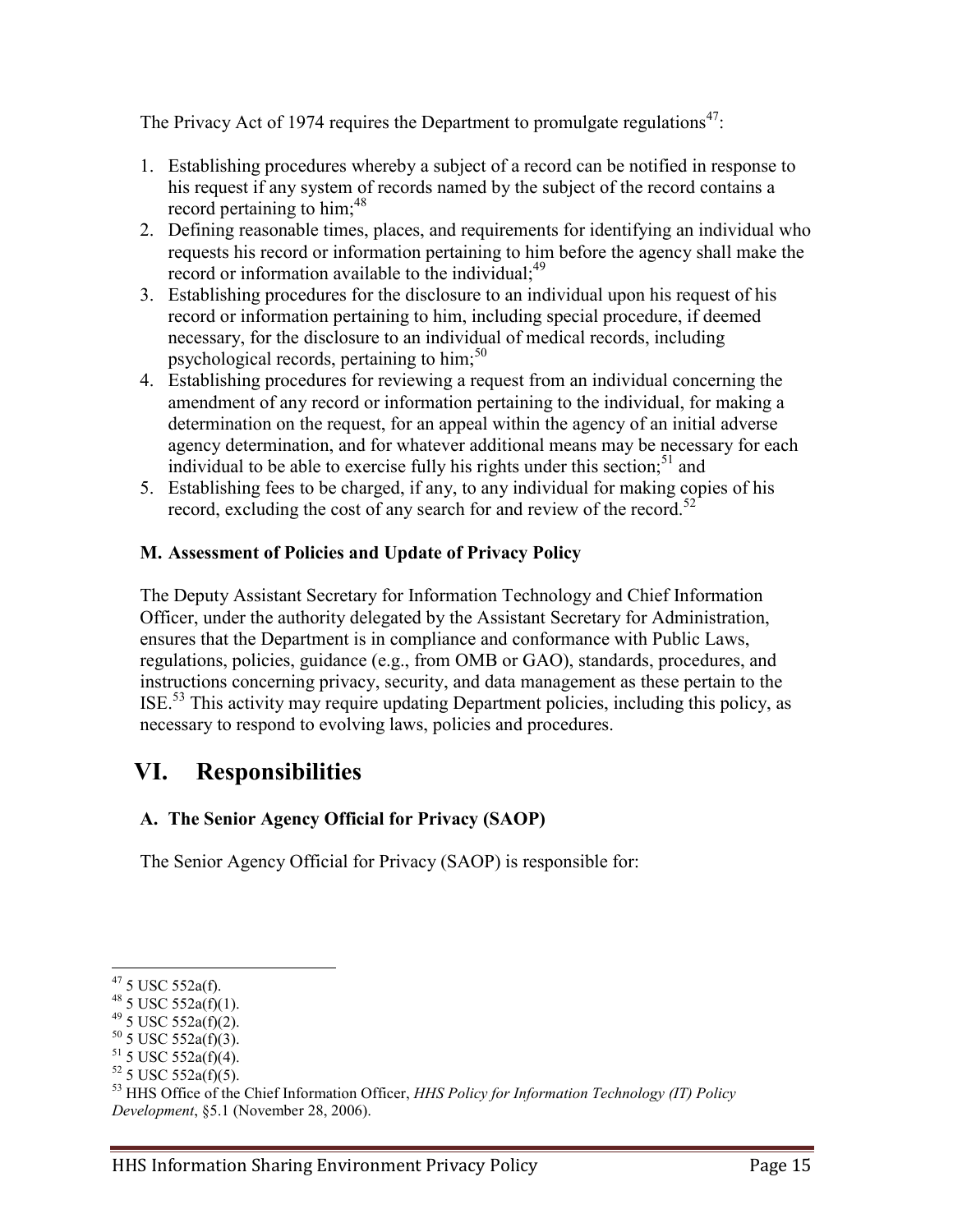- 1. Ensuring the proper implementation of information privacy protections, including full compliance with Federal laws, regulations, and policies relating to information privacy.
- 2. Maintaining appropriate documentation regarding compliance with information privacy laws, regulations, and HHS policies.
- 3. Overseeing, coordinating, and facilitating the Department's privacy compliance efforts, including reviewing documented information privacy procedures to ensure comprehensiveness and currency, and coordinating any necessary revisions.
- 4. Ensuring that data sharing activities occur within applicable privacy laws and with appropriate safeguards.
- 5. Providing education programs regarding the information privacy laws, regulations, policies, and procedures governing the Department's handling of PII.

As part of fulfilling these enumerated duties, the SAOP must ensure that protections are implemented through efforts such as training, business process changes, and system designs. The SAOP must identify and implement technologies to enhance privacy, such as construction of access control lists (ACLs) to manage system access authorizations, hashing, data anonymization, immutable audit logs, and authentication, where appropriate.

#### **B. System Owners**

System owners are responsible for:

- 1. Conducting a Privacy Impact Assessment (PIA) on each system for which they are responsible, in coordination with their respective SOP, especially if the system maintains information on individuals or when the Department develops, acquires, or buys new systems to handle PII.
- 2. Conducting assessments of the risk and magnitude of harm that would result from the unauthorized access, use, disclosure, disruption, modification, or destruction of information or information in any system that supports the Department's critical operations, at no less than every three years or when significant changes occur to the system or the network to which it is connected.
- 3. Ensuring proper physical, administrative, and technical controls are in place to protect PII found in the system.

#### **C. Senior Officials for Privacy (SOPs)**

OpDiv and Staff Div Senior Officials for Privacy (SOPs) are responsible for:

1. Supporting the Department SAOP in privacy reporting activities, as necessary, including the maintenance of, and compliance with, presidential mandates and FISMA reporting activities.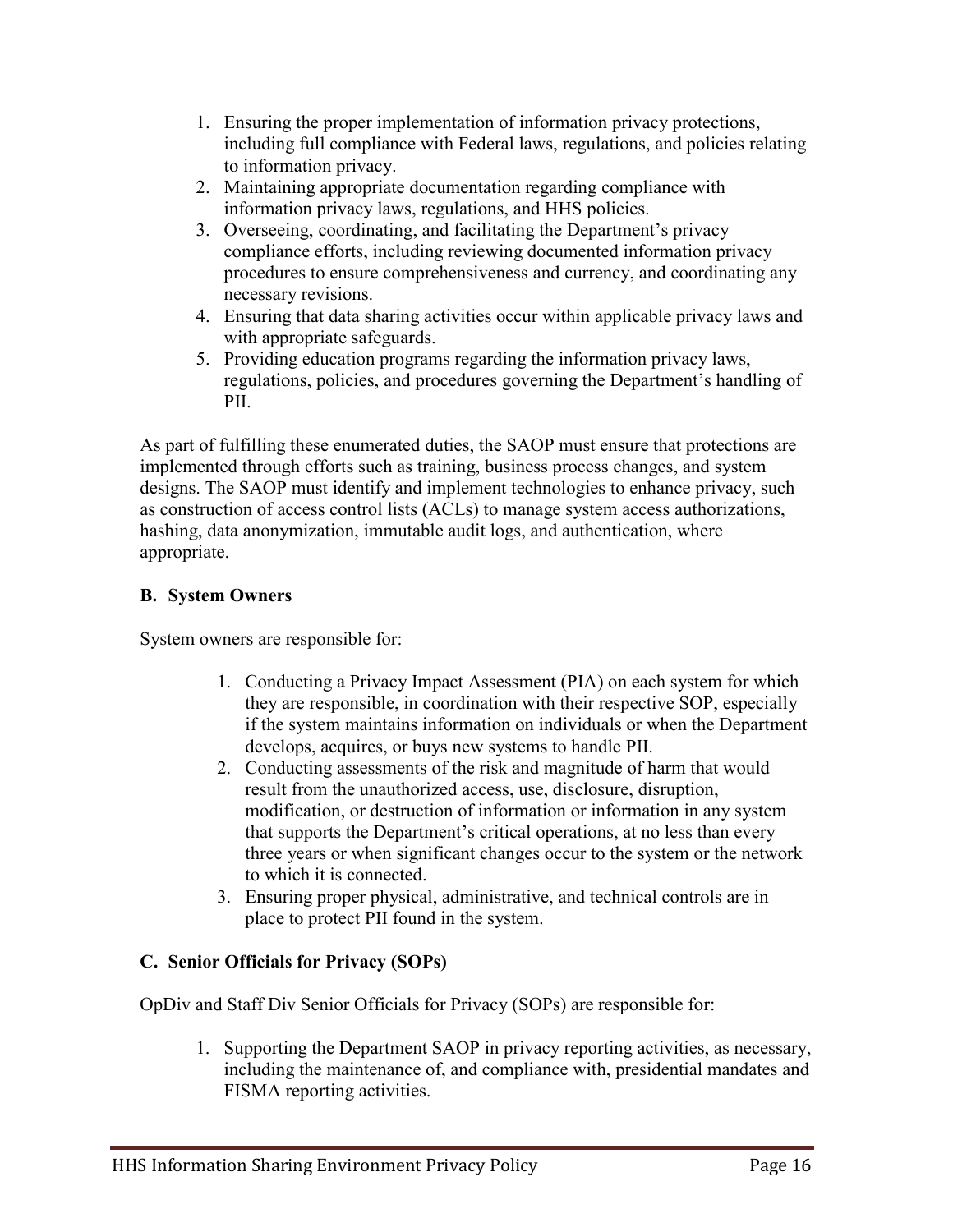- 2. Establishing and implementing division privacy policies, procedures, and practices consistent with Department privacy requirements, in coordination with the OpDiv CIO and Chief Information Security Officer (CISO).
- 3. Coordinating OpDiv policy, guidance, and system-level documentation to ensure that Department management, technical, and operational privacy requirements are addressed.
- 4. Establishing an OpDiv policy framework to facilitate the development and maintenance of PIAs for all systems based on department and Federal legislative requirements.
- 5. Reviewing completed OpDiv PIAs and attesting to their adequacy and accuracy.
- 6. Coordinating activities to review regularly PII holdings, assess the risk associated with PII holdings, recommend controls to protect the confidentiality of the PII, and eliminate the unnecessary use or collection of PII (including Social Security numbers).
- 7. Coordinating with the OpDiv Privacy Act Contact to ensure that all required SORNs are completed and published in the *Federal Register*, and also on the HHS.gov web site.

#### **D. Federal Employees and Contractors**

All HHS employees and contractors are responsible for:

- 1. Complying with the Department's policies, standards, and procedures.
- 2. Familiarizing themselves with any special requirements of their positions for accessing, protecting, and using data, including Privacy Act records, copyrighted materials, trade secrets, or procurement-sensitive information.
- 3. Reporting any suspected or actual computer security incidents, including the loss of control of PII and PHI, immediately to the OpDiv Computer Security Incident Response Team, or, if none, to the Department Privacy Incident Response Team.
- 4. Reading, acknowledging, signing, and complying with the HHS Rules of Behavior, as well as any OpDiv, StaffDiv or system-specific Rules of Behavior, before gaining access to the Department's systems and networks.
- 5. Completing required privacy and security awareness training.

## <span id="page-17-0"></span>**VII. Effective Date/Implementation**

The effective date of this policy is the date the policy is approved.

Requirements stated in this policy are consistent with law, regulations, and other Department policies applicable at the time of its issuance. Actions taken to implement this policy must comply with the requirements of pertinent laws, rules and regulations, as well as the lawful provisions of applicable negotiated agreements for employees in exclusive bargaining units.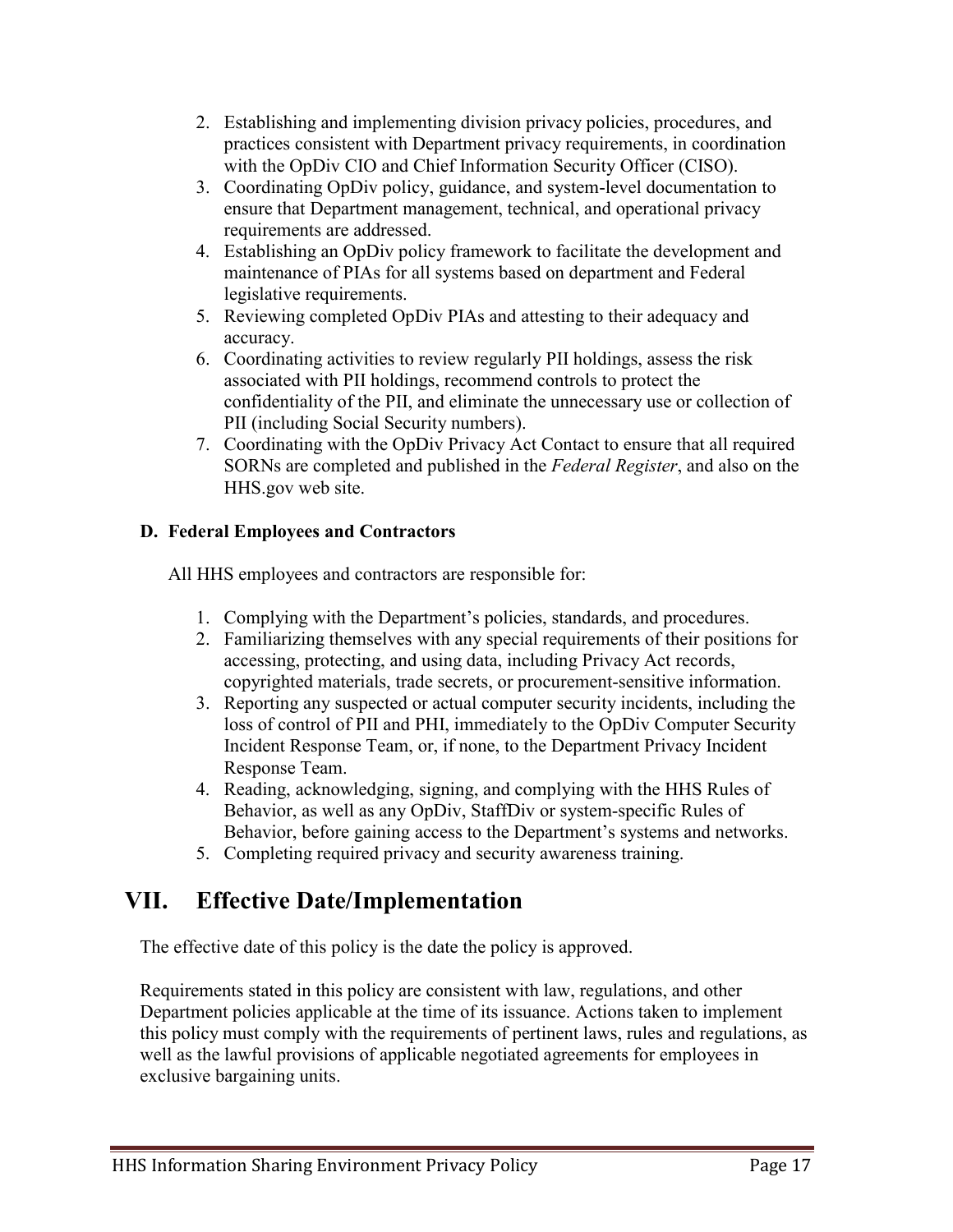The HHS policies contained in this issuance shall be exercised in accordance with Public Law 93-638, the Indian Self-Determination and Education Assistance Act, as amended, and the HHS Secretary's policy statement dated August 7, 1997, as amended, titled "Department Policy on Consultation with American Indian/Alaska Native Tribes and Indian Organizations." It is HHS policy to consult with Indian people to the greatest practicable extent and to the extent permitted by law before taking actions that affect these governments and people; to assess the impact of the Department's plans, projects, programs, and activities on tribal and other available resources; and to remove any procedural impediments to working directly with tribal governments or Indian people.

### <span id="page-18-0"></span>**VIII. Approved**

\_\_\_/s/Frank Baitman/s/\_\_\_\_\_\_\_\_\_\_\_\_\_\_ May 29, 2013 Frank Baitman DATE HHS Chief Information Officer (CIO) HHS Senior Agency Official for Privacy (SAOP)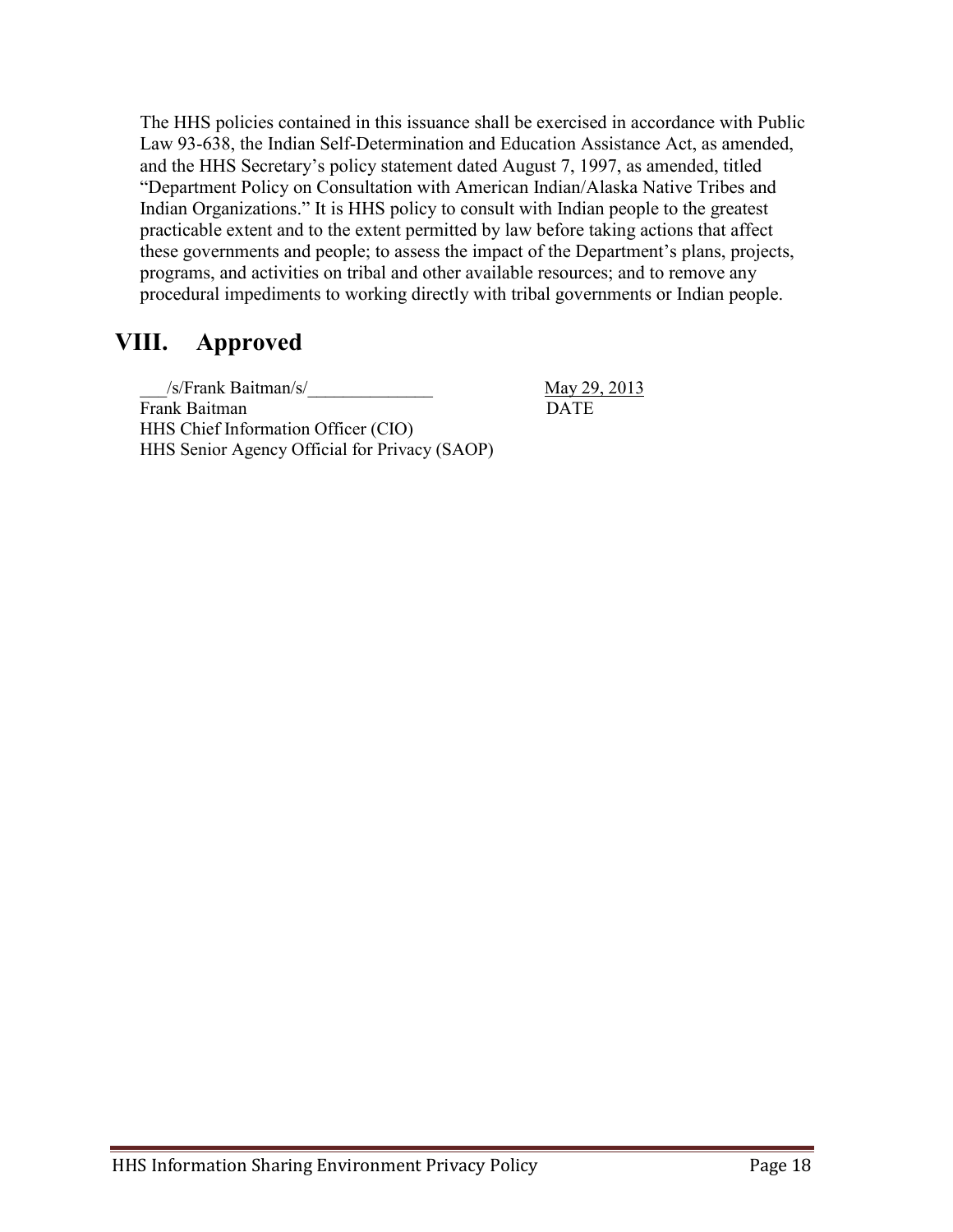## <span id="page-19-0"></span>**IX. Definitions**

**Homeland Security Information**, as derived from the Homeland Security Act of 2002, Public Law 107-296, Section 892(f)(1) (codified at 6 USC  $\S$  482(f)(1)), is defined as any information possessed by a state, local, tribal, or federal agency that:

- Relates to a threat of terrorist activity;
- Relates to the ability to prevent, interdict, or disrupt terrorist activity;
- Would improve the identification or investigation of a suspected terrorist or terrorist organization; or
- Would improve the response to a terrorist act.

**Individual** has the same meaning as at 5 USC § 552a(a)(2), "a citizen of the United States or an alien lawfully admitted for permanent residence."

**Information Sharing Environment (ISE)** has the same meaning as defined in the Intelligence Reform and Terrorism Prevention Act of 2004, as amended by the Implementing Recommendations of the 9/11 Commission Act of 2007 (IRTPA), 6 USC§ 485 et seq., which describes the ISE as an approach to the sharing of information related to terrorism that is being implemented through a combination of policies, procedures, and technologies designed to facilitate the sharing of critical information by all relevant entities. The ISE serves the dual imperatives of enhanced information sharing to combat terrorism and protecting the information privacy and other legal rights of Americans in the course of increased information access and collaboration. The ISE is being developed by bringing together, aligning, and building upon existing information sharing policies and business processes and technologies (systems), and by promoting a culture of information sharing through greater collaboration. It is being developed pursuant to Section 1016 of (IRTPA) and Executive Order 13388, entitled "Further Strengthening the Sharing of Terrorism Information to Protect Americans."

**Law Enforcement Information** has the same meaning as defined in the ISE's *[Guideline](http://ise.gov/guideline-2-report-departments-and-agencies-and-state-local-and-tribal-governments-law-enforcement-a)  [2 Report: Departments and Agencies and State, Local, and Tribal Governments, Law](http://ise.gov/guideline-2-report-departments-and-agencies-and-state-local-and-tribal-governments-law-enforcement-a)  [Enforcement Agencies, and the Private Sector](http://ise.gov/guideline-2-report-departments-and-agencies-and-state-local-and-tribal-governments-law-enforcement-a)* as any information obtained by or of interest to a law enforcement agency or official that is both:

- Related to terrorism or the security of our homeland, and
- Relevant to a law enforcement mission, including but not limited to:
	- o Information pertaining to an actual or potential criminal, civil, or administrative investigation or a foreign intelligence, counterintelligence, or counter terrorism investigation;
	- o An assessment of or response to criminal threats and vulnerabilities;
	- o The existence, organization, capabilities, plans, intention, vulnerabilities, means, method, or activities of individuals or groups involved or suspected of involvement in criminal or unlawful conduct or assisting or associated with criminal or unlawful conduct;
	- o The existence, identification, detection, prevention, interdiction, or disruption of, or response to, criminal acts and violations of the law;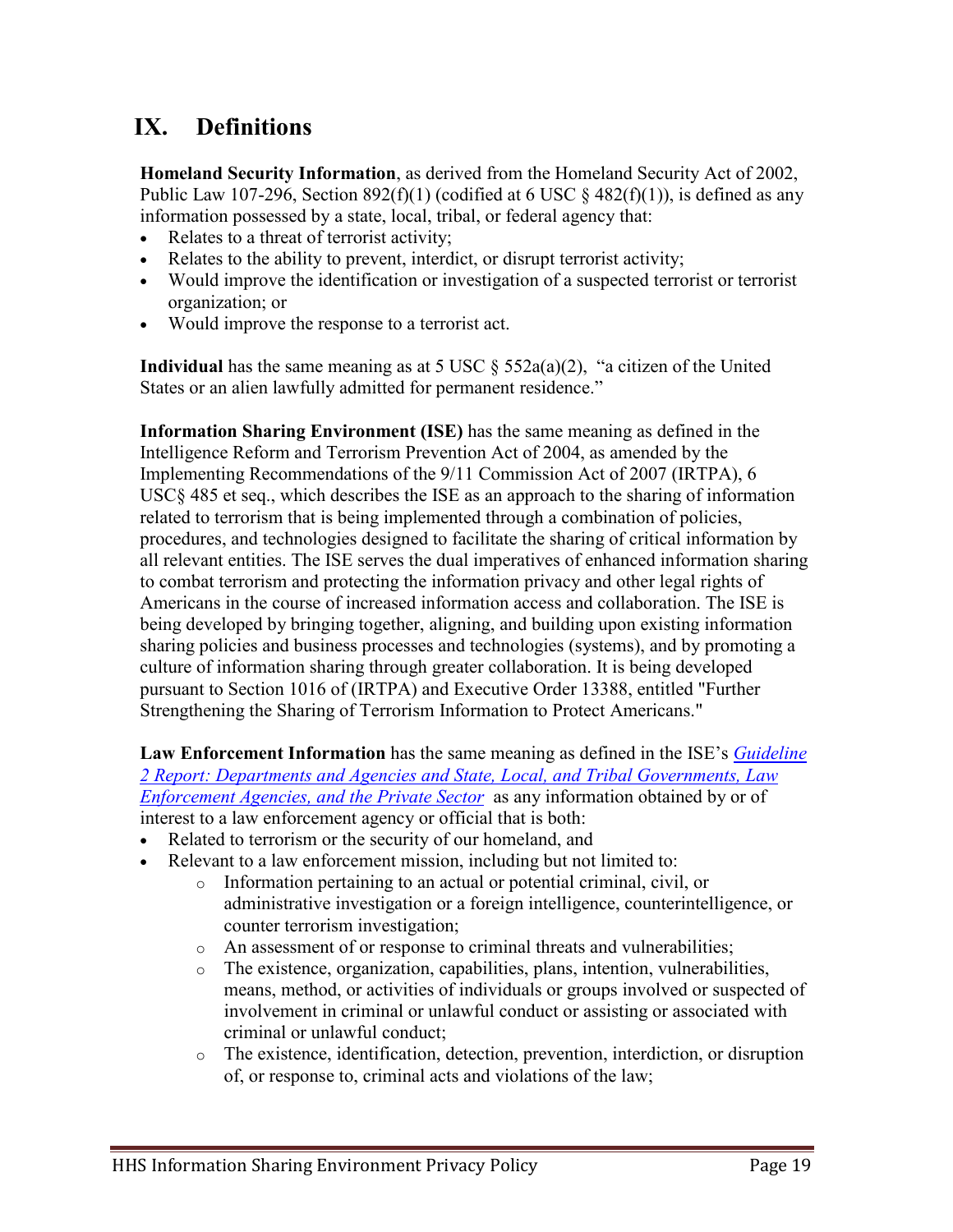- o Identification, apprehension, prosecution, release, detention, adjudication, supervision, or rehabilitation of accused persons or criminal offenders; and
- o Victim/witness assistance.

**Mixed System** has the same meaning as defined in the Department of Homeland Security's *Privacy and Civil Liberties Policy Guidance Memorandum*, Memorandum Number: 2009-01 (June 5, 2009) as any system of records that collects, maintains, or disseminates information, which is in an identifiable form, and which contains information about U.S. persons and non-U.S. persons. A "mixed system policy" is applied consistent with the Privacy Act's inapplicability to intelligence files and data systems devoted solely to foreign nationals or maintained for the purpose of intelligence activities made subject to the provisions and protections of Executive Order 12333. The mixed system policy does not establish a right of judicial review for nonresident aliens. HHS does not have a mixed systems policy. Therefore, at HHS all systems of records only contain information that meets the Privacy Act definition of being "about an individual," meaning about a citizen or permanent resident alien. Where records are commingled, only the records about citizens or permanent resident aliens are subject to the Privacy Act.

**Personally Identifiable Information (PII)** has the same meaning as defined in OMB Memorandum 07-16, which states, that the term "personally identifiable information" refers to information which can be used to distinguish or trace an individual's identity, such as their name, social security number, biometric records, etc. alone, or when combined with other personal or identifying information which is linked or linkable to a specific individual, such as date and place of birth, mother's maiden name, etc.

**Personnel Information**, for the purposes of this document, is information about HHS employees, detailees, and assignees that is collected on Office of Personnel Management standard forms 50 and 52.

**Privacy Impact Assessment (PIA)** has the same meaning as that term is defined in OMB Memorandum 03-22, "an analysis of how information is handled: (i) to ensure handling conforms to applicable legal, regulatory, and policy requirements regarding privacy, (ii) to determine the risks and effects of collecting, maintaining and disseminating information in identifiable form in an electronic information system, and (iii) to examine and evaluate protections and alternative processes for handling information to mitigate potential privacy risks."

**Protected Information** has the same meaning as that term is defined in the ISE Privacy Guidelines, Secs. (1)(b) and (13)(a)(i), which defined the term as information about U.S. citizens and lawful permanent residents that is subject to information privacy or other legal protections under the U.S. Constitution and federal laws of the United States. Protected information to be made available in the ISE includes only that which is homeland security information, law enforcement information, and terrorism information, including weapons of mass destruction information.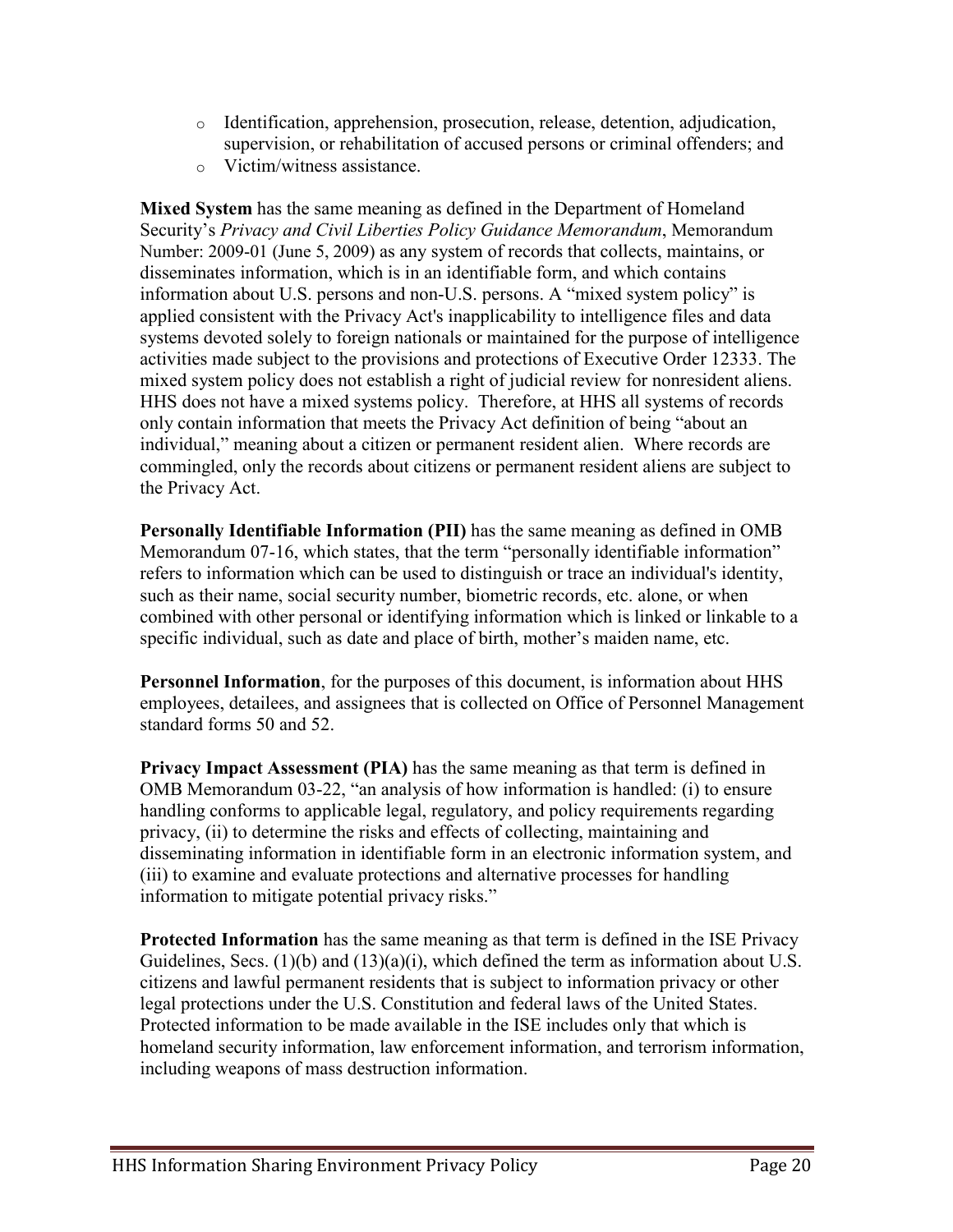**Record** has the same meaning as the at 5 USC § 552a(a)(4), "any item, collection, or grouping of information about an individual that is maintained by an agency, including, but not limited to, his education, financial transactions, medical history, and criminal or employment history and that contains his name, or the identifying number, symbol, or other identifying particular assigned to the individual, such as a finger or voice print or a photograph."

**Routine Use** has the same meaning as at 5 USC § 552a(a)(4), "any item, collection, or grouping of information about an individual that is maintained by an agency, including, but not limited to, his education, financial transactions, medical history, and criminal or employment history and that contains his name, or the identifying number, symbol, or other identifying particular assigned to the individual, such as a finger or voice print or a photograph."

**System of Records** has the same meaning as at 5 USC  $\S$  552a(a)(5), "a group of any records under the control of any agency from which information is retrieved by the name of the individual or by some identifying number, symbol, or other identifying particular assigned to the individual."

**Terrorism Information** has the same meaning as at 6 USC  $\S$  485(a)(5), which states,

The term "terrorism information"—

(A) means all information, whether collected, produced, or distributed by intelligence, law enforcement, military, homeland security, or other activities relating to—

(i) the existence, organization, capabilities, plans, intentions, vulnerabilities, means of finance or material support, or activities of foreign or international terrorist groups or individuals, or of domestic groups or individuals involved in transnational terrorism;

(ii) threats posed by such groups or individuals to the United States, United States persons, or United States interests, or to those of other nations;

(iii) communications of or by such groups or individuals; or

(iv) groups or individuals reasonably believed to be assisting or associated with such groups or individuals; and

(B) includes weapons of mass destruction information.

**Terrorism-Related Information** is information that is Terrorism Information, Homeland Security Information, or Law Enforcement Information. See [Guideline 2](http://ise.gov/guideline-2-report-departments-and-agencies-and-state-local-and-tribal-governments-law-enforcement-a)  [Report: Departments and Agencies and State, Local, and Tribal Governments, Law](http://ise.gov/guideline-2-report-departments-and-agencies-and-state-local-and-tribal-governments-law-enforcement-a)  [Enforcement Agencies, and the Private Sector](http://ise.gov/guideline-2-report-departments-and-agencies-and-state-local-and-tribal-governments-law-enforcement-a) (on Guideline 2 of [Presidential](http://www.ise.gov/sites/default/files/Memo_on_Guidelines_and_Rqmts_in_Support_of_the_ISE.pdf)  [Memorandum "Guidelines and Requirements in Support of the Information Sharing](http://www.ise.gov/sites/default/files/Memo_on_Guidelines_and_Rqmts_in_Support_of_the_ISE.pdf)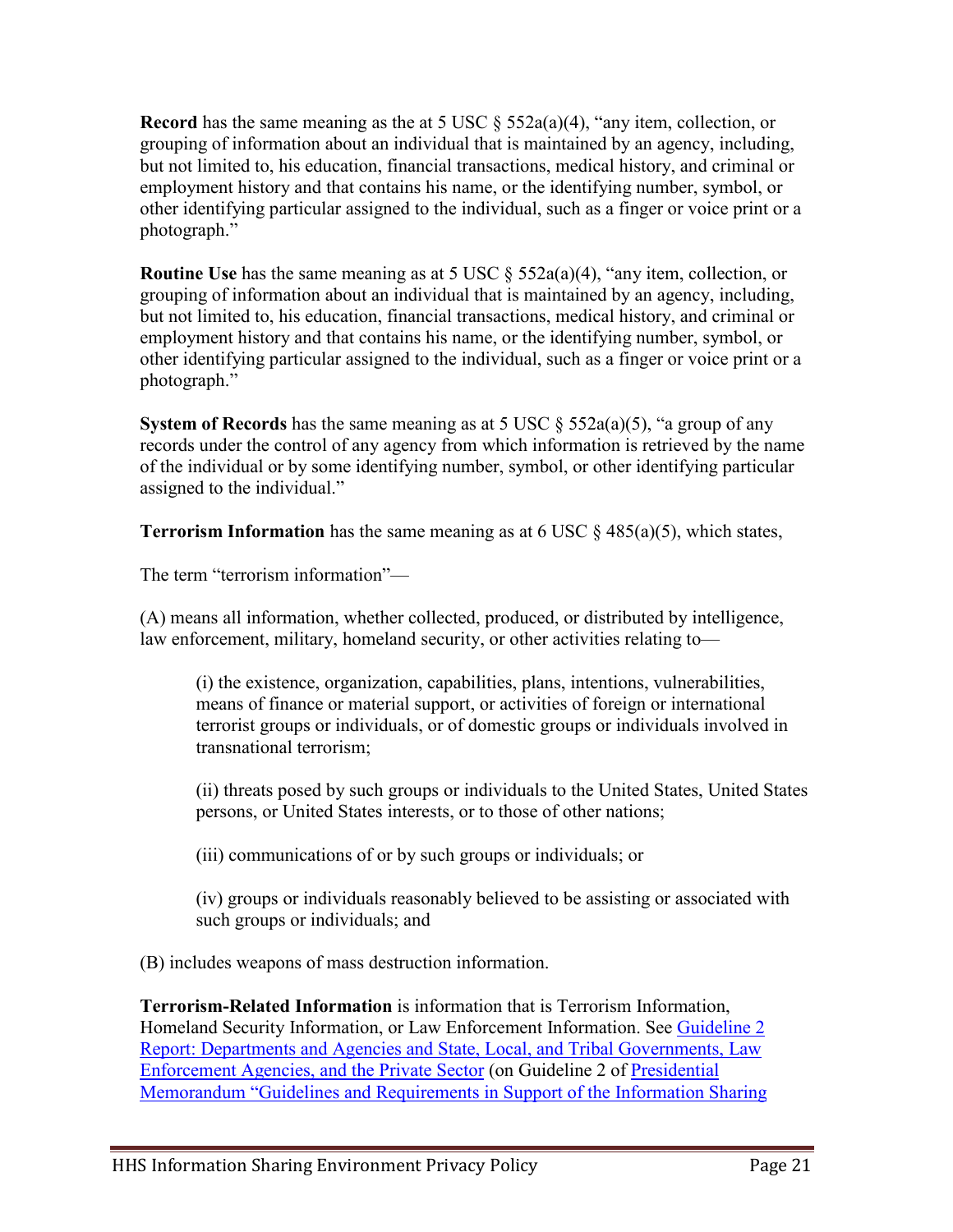Environment," issued December 16, 2005).**Weapons of Mass Destruction Information** has the same meaning as at 6 USC § 485(a)(6), "information that could reasonably be expected to assist in the development, proliferation, or use of a weapon of mass destruction (including a chemical, biological, radiological, or nuclear weapon) that could be used by a terrorist or a terrorist organization against the United States, including information about the location of any stockpile of nuclear materials that could be exploited for use in such a weapon that could be used by a terrorist or a terrorist organization against the United States."

### <span id="page-22-0"></span>**X. Authorities**

#### **A. General Federal Authorities**

[The E-Government Act of 2002](http://www.reg-group.com/library/E-GovLaw.pdf)  $\epsilon$ , Pub.L. 107-347, 116 Stat. 2899, 44 U.S.C. § 101, H.R. 2458/S. 803 (December 17, 2002),

[Executive Order 12333, United States intelligence activities,](http://www.archives.gov/federal-register/codification/executive-order/12333.html) 46 FR 59941, 3 CFR, 1981 Comp., p. 200 (December 4, 1981).

[Executive Order 13388, Further Strengthening the Sharing of Terrorism Information To](http://www.archives.gov/federal-register/codification/executive-order/12333.html)  [Protect Americans,](http://www.archives.gov/federal-register/codification/executive-order/12333.html) 70 FR 62023 (October 25, 2005).

[Federal Information Security Management Act of 2002](http://csrc.nist.gov/drivers/documents/FISMA-final.pdf) (FISMA), 44 USC § 3541, enacted as Title III of the E-Government Act of 2002 (December 17, 2002).

Freedom of Information Act, 5 USC  $\frac{1}{5}$  552 (July 4, 1966).

Health Insurance Reform: Security Standards; Final Rule (["The HIPAA Security Rule"](http://www.hhs.gov/ocr/privacy/hipaa/administrative/securityrule/index.html)), 68 FR 8334 (February 20, 2003).

[Guideline 2 Report: Departments and Agencies and State, Local, and Tribal](http://ise.gov/guideline-2-report-departments-and-agencies-and-state-local-and-tribal-governments-law-enforcement-a)  [Governments, Law Enforcement Agencies, and the Private Sector](http://ise.gov/guideline-2-report-departments-and-agencies-and-state-local-and-tribal-governments-law-enforcement-a) (on Guideline 2 of [Presidential Memorandum "Guidelines and Requirements in Support of the Information](http://www.ise.gov/sites/default/files/Memo_on_Guidelines_and_Rqmts_in_Support_of_the_ISE.pdf)  [Sharing Environment,"](http://www.ise.gov/sites/default/files/Memo_on_Guidelines_and_Rqmts_in_Support_of_the_ISE.pdf) issued December 16, 2005).

[Guidelines to Ensure that the Information Privacy and Other Legal Rights of Americans](http://ise.gov/sites/default/files/PrivacyGuidelines20061204.pdf)  [are Protected in the Development and Use of the Information Sharing Environment.](http://ise.gov/sites/default/files/PrivacyGuidelines20061204.pdf) Information Sharing Environment (December 4, 2006).

Standards for Privacy of Individually Identifiable Health Information; Final Rule (["The](http://www.hhs.gov/ocr/privacy/hipaa/administrative/privacyrule/index.html)  [HIPAA Privacy Rule"](http://www.hhs.gov/ocr/privacy/hipaa/administrative/privacyrule/index.html)). 65 FR 82462 (December 28, 2000).

Implementing Recommendations of the 9/11 Commission Act of 2007, Pub.L. 110–53 (August 3, 2007).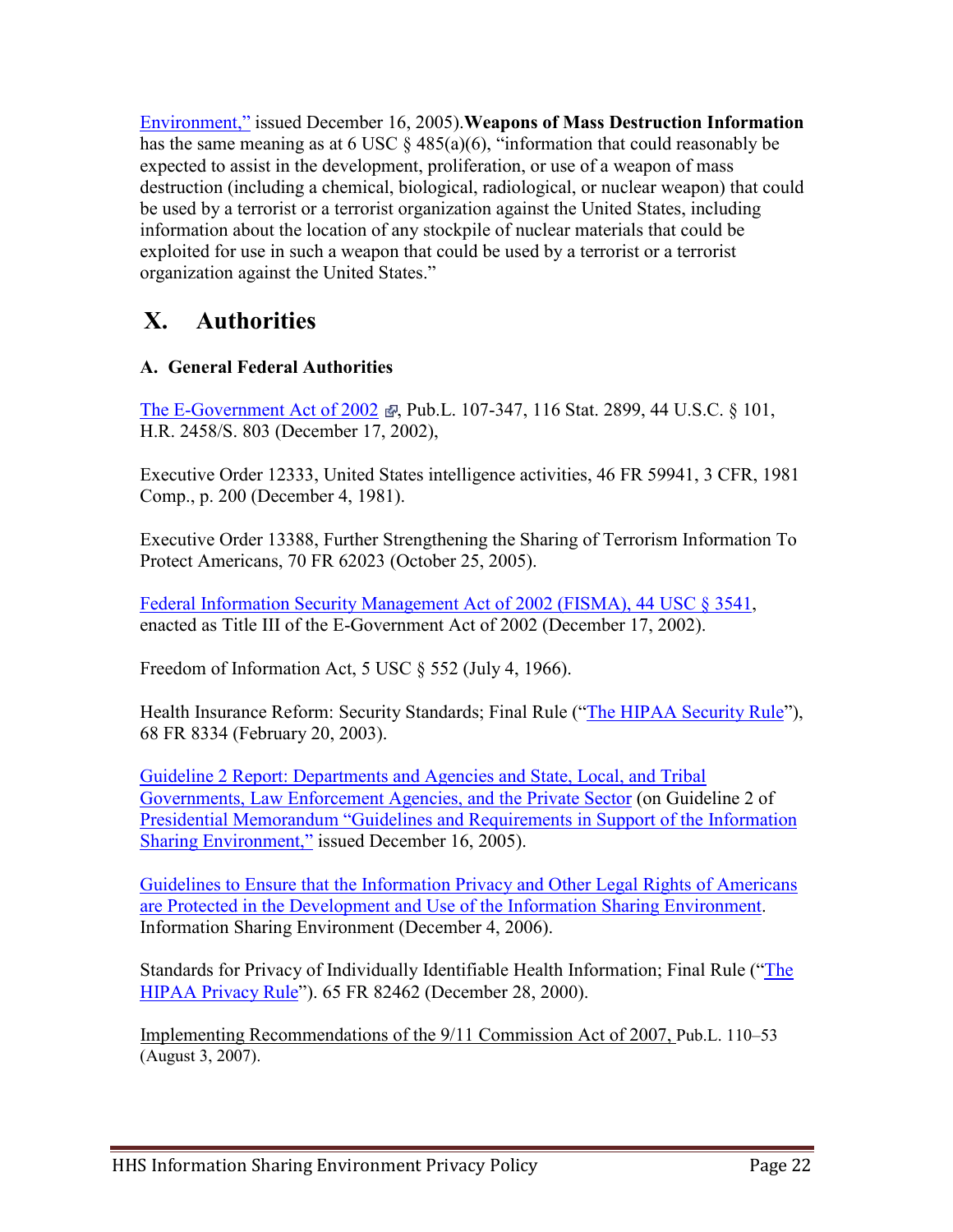Information Sharing Environment (ISE) Functional Standard (FS), Suspicious Activity Reporting (SAR), version 1.5. ISE-FS 200 (2009).

[Intelligence Reform and Terrorism Prevention Act of 2004](http://www.nctc.gov/docs/pl108_458.pdf) (IRTPA), *[as amended](http://www.nctc.gov/docs/ir-of-the-9-11-comm-act-of-2007.pdf)* (50 [USC § 402](http://www.nctc.gov/docs/ir-of-the-9-11-comm-act-of-2007.pdf) *et seq*.) (December 17, 2004).

[National Strategy for Information Sharing and Safeguarding \(NSISS\),O](http://www.whitehouse.gov/sites/default/files/docs/2012sharingstrategy_1.pdf)ffice of the President of the United States (December 2012).

[OMB Circular A-130, Management of Federal Information Resources](http://www.whitehouse.gov/omb/circulars/a130/a130trans4.html) (November 28, 2000).

[OMB Final Guidance on Interpreting the Provisions of the Computer Matching and](http://www.whitehouse.gov/omb/inforeg/final_guidance_pl100-503.pdf)  [Privacy Protection Act of 1988,](http://www.whitehouse.gov/omb/inforeg/final_guidance_pl100-503.pdf) 54 FR 25818 (June 19, 1989).

[OMB Memorandum 03-22 \(M-03-22\), Guidance for Implementing the Privacy](http://www.whitehouse.gov/omb/memoranda/m03-22.html)  [Provisions of the E-Government Act of 2002](http://www.whitehouse.gov/omb/memoranda/m03-22.html) (September 26, 2003).

[OMB Memorandum 05-08 \(M-05-08\), Designation of Senior Agency Officials for](http://www.whitehouse.gov/sites/default/files/omb/assets/omb/memoranda/fy2005/m05-08.pdf)  [Privacy](http://www.whitehouse.gov/sites/default/files/omb/assets/omb/memoranda/fy2005/m05-08.pdf) (February 11, 2005).

[OMB Memorandum 07-16 \(M-07-16\), Safeguarding Against and Responding to the](http://www.whitehouse.gov/sites/default/files/omb/memoranda/fy2007/m07-16.pdf)  [Breach of Personally Identifiable Information](http://www.whitehouse.gov/sites/default/files/omb/memoranda/fy2007/m07-16.pdf) (May 22, 2007).

[OMB Memorandum 10-22 \(M-10-22\), Guidance for Online Use of Web Measurement](http://www.whitehouse.gov/sites/default/files/omb/assets/memoranda_2010/m10-22.pdf)  [and Customization Technologies](http://www.whitehouse.gov/sites/default/files/omb/assets/memoranda_2010/m10-22.pdf) (June 25, 2010).

[OMB Memorandum 10-23 \(M-10-23\), Guidance for Agency Use of Third-Party](http://www.whitehouse.gov/sites/default/files/omb/assets/memoranda_2010/m10-23.pdf)  [Websites and Applications](http://www.whitehouse.gov/sites/default/files/omb/assets/memoranda_2010/m10-23.pdf) (June 25, 2010).

[OMB Guidance on Inter-Agency Sharing of Personal Data: Protecting Personal Privacy](http://www.whitehouse.gov/omb/memoranda/m01-05.html) (December 20, 2000).

[OMB Privacy Act Implementation Guidelines and Responsibilities](http://www.whitehouse.gov/omb/inforeg/implementation_guidelines.pdf) (July 9, 1975).

[Presidential Memorandum "Guidelines and Requirements in Support of the Information](http://www.ise.gov/sites/default/files/Memo_on_Guidelines_and_Rqmts_in_Support_of_the_ISE.pdf)  [Sharing Environment"](http://www.ise.gov/sites/default/files/Memo_on_Guidelines_and_Rqmts_in_Support_of_the_ISE.pdf) (December 16, 2005).

[Privacy Act of 1974, as amended .](http://www.usdoj.gov/opcl/privstat.htm) [\(Pub.L.](http://en.wikipedia.org/wiki/Public_law_(United_States)) 93-579, 88 [Stat.1](http://en.wikipedia.org/wiki/United_States_Statutes_at_Large)896, 5 USC § 552a (December 31, 1974).

[Privacy and Civil Liberties Policy Guidance Memorandum, Memorandum Number: 2009-](http://www.dhs.gov/xlibrary/assets/privacy/privacy_crcl_guidance_ise_2009-01.pdf) [01. Department of Homeland Security \(June 5, 2009\).](http://www.dhs.gov/xlibrary/assets/privacy/privacy_crcl_guidance_ise_2009-01.pdf)

[OMB Memorandum 05-08 \(M-05-08\), Designation of Senior Agency Officials for](http://www.whitehouse.gov/omb/memoranda/fy2005/m05-08.pdf)  [Privacy](http://www.whitehouse.gov/omb/memoranda/fy2005/m05-08.pdf) (February 11, 2005).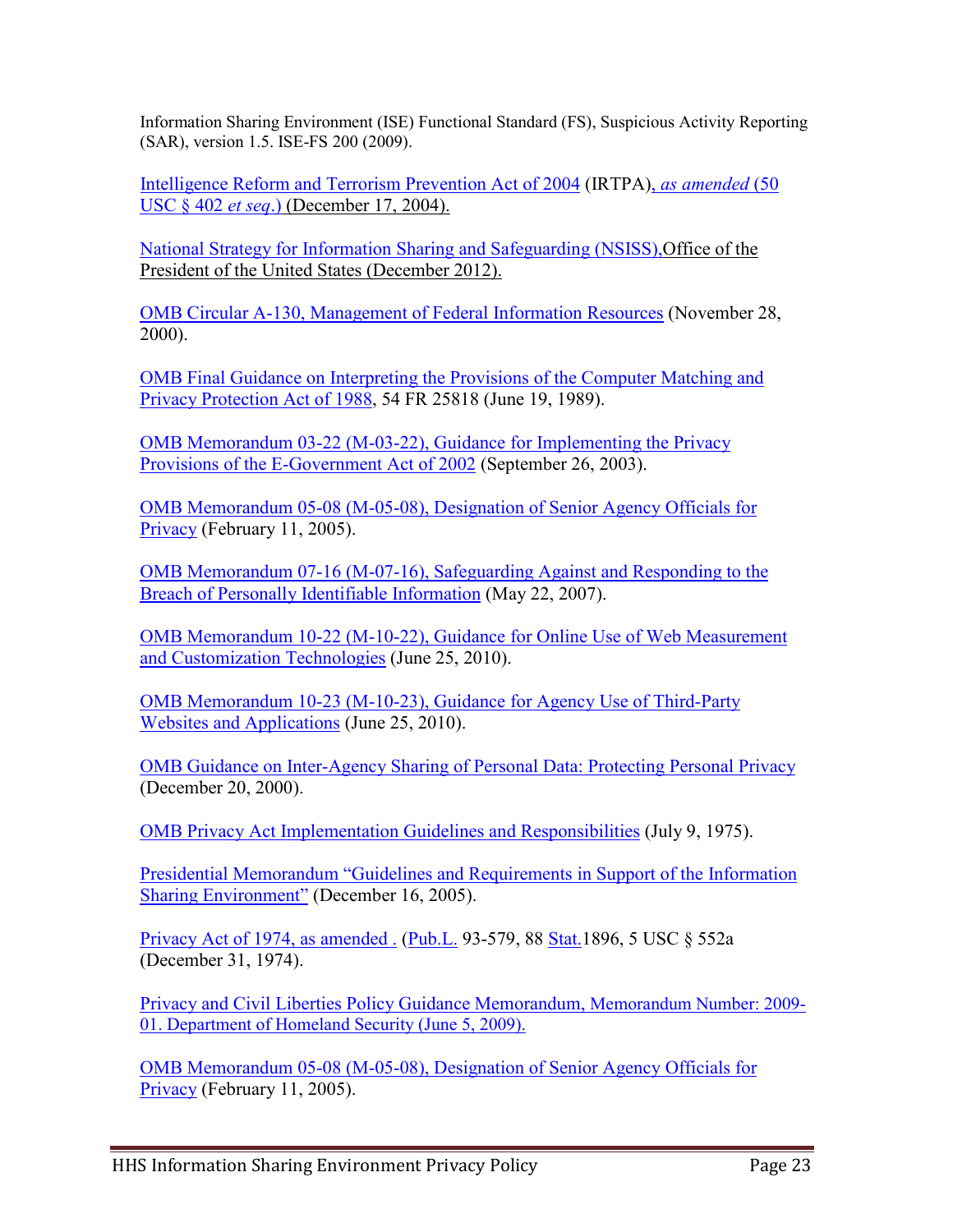#### **B. HHS Authorities**

HHS Policy for IT Security and Privacy Incident Reporting and Response (April 5, 2010).

HHS Office of the Chief Information Officer (OCIO) Policy for Information Systems Security and Privacy (July 7, 2011).

HHS Office of the Chief Information Officer (OCIO) Handbook for Information Systems Security and Privacy (July 7, 2011).

HHS Policy for the Information Sharing Environment (ISE) (December 2012).

HHS Policy for Privacy Impact Assessments (PIA) (February 9, 2009).

HHS Policy for Responding to Breaches of Personally Identifiable Information (PII) (November 17, 2008).

HHS Policy for Records Management (January 30, 2008).

HHS Policy for IT Policy Development (November 28, 2006).

Privacy Incident Response Team (PIRT) Charter (January 6, 2011).

HHS Privacy Act Regulations (45 CFR 5b).